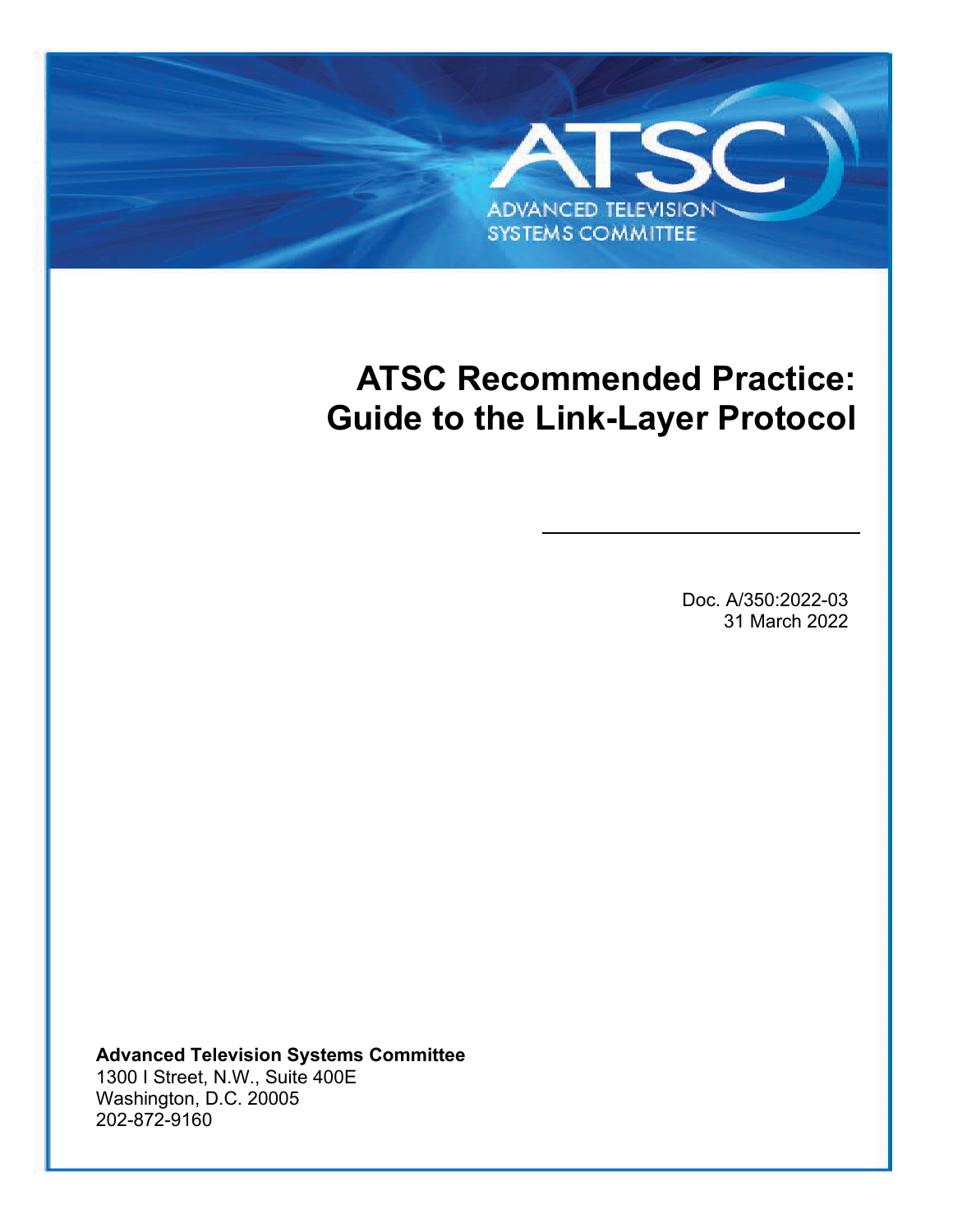The Advanced Television Systems Committee, Inc. is an international, non-profit organization developing voluntary standards and recommended practices for broadcast television and multimedia data distribution. ATSC member organizations represent the broadcast, professional equipment, motion picture, consumer electronics, computer, cable, satellite, and semiconductor industries. ATSC also develops implementation strategies and supports educational activities on ATSC standards. ATSC was formed in 1983 by the member organizations of the Joint Committee on Inter-society Coordination (JCIC): the Consumer Technology Association (CTA), the Institute of Electrical and Electronics Engineers (IEEE), the National Association of Broadcasters (NAB), the Internet & Television Association (NCTA), and the Society of Motion Picture and Television Engineers (SMPTE). For more information visit [www.atsc.org.](http://www.atsc.org/)

*Note*: The user's attention is called to the possibility that compliance with this recommended practice may require use of an invention covered by patent rights. By publication of this standard, no position is taken with respect to the validity of this claim or of any patent rights in connection therewith. One or more patent holders have, however, filed a statement regarding the terms on which such patent holder(s) may be willing to grant a license under these rights to individuals or entities desiring to obtain such a license. Details may be obtained from the ATSC Secretary and the patent holder.

Implementers with feedback, comments, or potential bug reports relating to this document may contact ATSC at [https://www.atsc.org/feedback/.](https://www.atsc.org/feedback/)

#### **Revision History**

| <b>Version</b>                                                 | <b>Date</b>                |
|----------------------------------------------------------------|----------------------------|
| A/350 Recommended Practice approved                            | 19 July 2019               |
| A/350:2022-03 published (references to ATSC documents updated) | <sup>∣</sup> 31 March 2022 |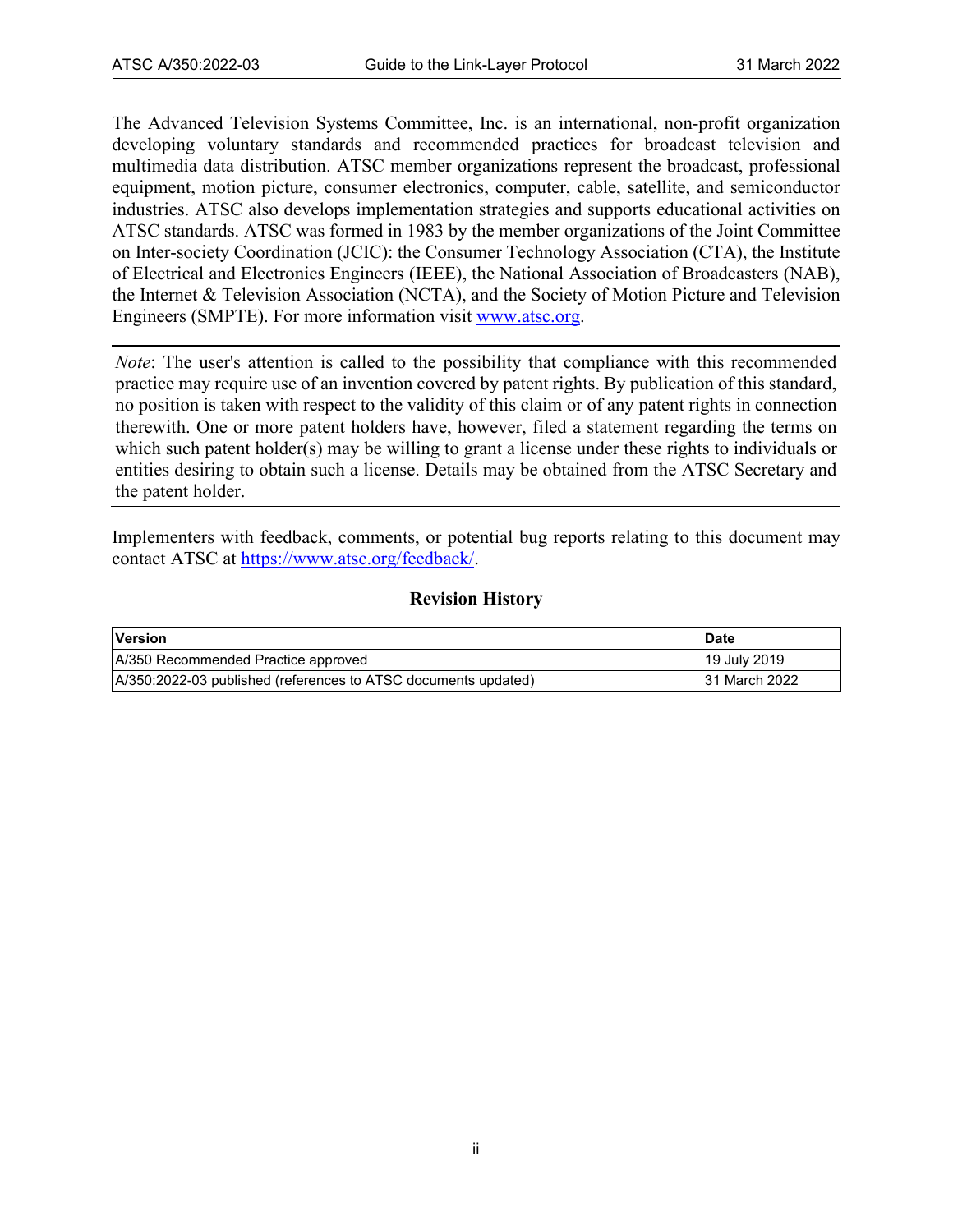## **Table of Contents**

| 1. |       |                                                                       |                  |
|----|-------|-----------------------------------------------------------------------|------------------|
|    | 1.1   | Organization                                                          |                  |
| 2. |       |                                                                       |                  |
|    | 2.1   | <b>Normative References</b>                                           | 1                |
| 3. |       |                                                                       |                  |
|    | 3.1   | <b>Compliance Notation</b>                                            | 2                |
|    | 3.2   | <b>Treatment of Syntactic Elements</b>                                | $\boldsymbol{2}$ |
|    | 3.2.1 | <b>Reserved Elements</b>                                              | $\boldsymbol{2}$ |
|    | 3.3   | <b>Acronyms and Abbreviations</b>                                     | $\mathbf{2}$     |
|    | 3.4   | <b>Terms</b>                                                          | 3                |
|    | 3.5   | <b>Extensibility</b>                                                  | 4                |
| 4. |       |                                                                       |                  |
|    | 4.1   | <b>System Architecture</b>                                            | 4                |
| 5. |       |                                                                       |                  |
|    | 5.1   | <b>IP Stream Classification Guidelines for ROHC</b>                   | 8                |
|    | 5.1.1 | <b>IP Stream Classification</b>                                       | 8                |
|    | 5.1.2 | <b>Assignment of Context ID</b>                                       | 8                |
|    | 5.2   | <b>Recommendations for ROHC Encoding</b>                              | 8                |
|    | 5.2.1 | <b>IP-ID Encoding</b>                                                 | 8                |
|    | 5.3   | <b>Recommendations for Selection of Adaptation Mode</b>               | 9                |
|    | 5.3.1 | <b>IP Stream for Adaptation Mode 1</b>                                | 9                |
|    | 5.3.2 | IP Stream for Adaptation Modes 2 and 3                                | 9                |
|    | 5.4   | <b>RDT Transmission</b>                                               | 10               |
|    | 5.4.1 | <b>RDT</b> Generation                                                 | 10               |
|    | 5.4.2 | <b>RDT Transmission Mode Selection</b>                                | 11               |
|    | 5.4.3 | <b>ROHC Initialization and Refresh</b>                                | 11               |
|    | 5.4.4 | <b>RDT Retransmission</b>                                             | 11               |
| 6. |       |                                                                       |                  |
|    | 6.1   | <b>LMT</b> Encapsulation                                              | 11               |
|    | 6.2   | <b>RDT</b> Encapsulation                                              | 11               |
|    | 6.2.1 | <b>Encapsulation of Catalog RDT</b>                                   | 11               |
| 7. |       |                                                                       |                  |
|    | 7.1   | <b>Synchronization Between RDT and Compressed Packet Flows</b>        | 12               |
|    | 7.1.1 | <b>RDT Synchronization in Receiver for Adaptation Mode 2</b>          | 13               |
|    | 7.1.2 | RDT Synchronization in Receiver for Adaptation Mode 3                 | 15               |
|    | 7.1.3 | Decompression Start without RDT Synchronization for Adaptation Mode 3 | 17               |
|    | 7.2   | <b>Guidelines for ROHC Decoding</b>                                   | 19               |
|    | 7.2.1 | <b>Determination of IP-ID Behavior</b>                                | 19               |
|    |       |                                                                       |                  |
|    | A.1   | <b>Test Cases</b>                                                     | 20               |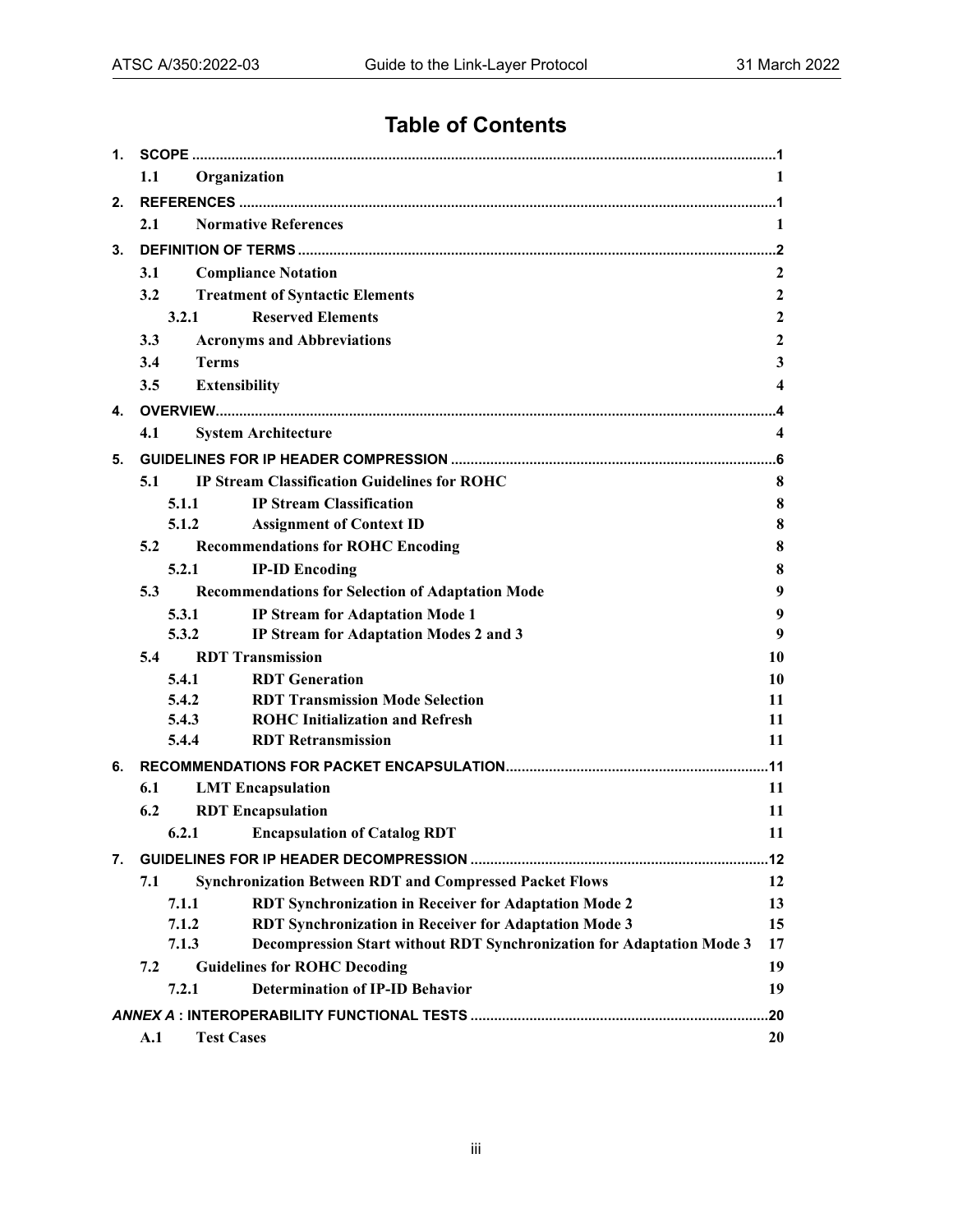## **Index of Figures**

## **Index of Tables**

| Table 7.7 Example of IP Header Compression (Without UDP Checksum)  18 |  |
|-----------------------------------------------------------------------|--|
|                                                                       |  |
|                                                                       |  |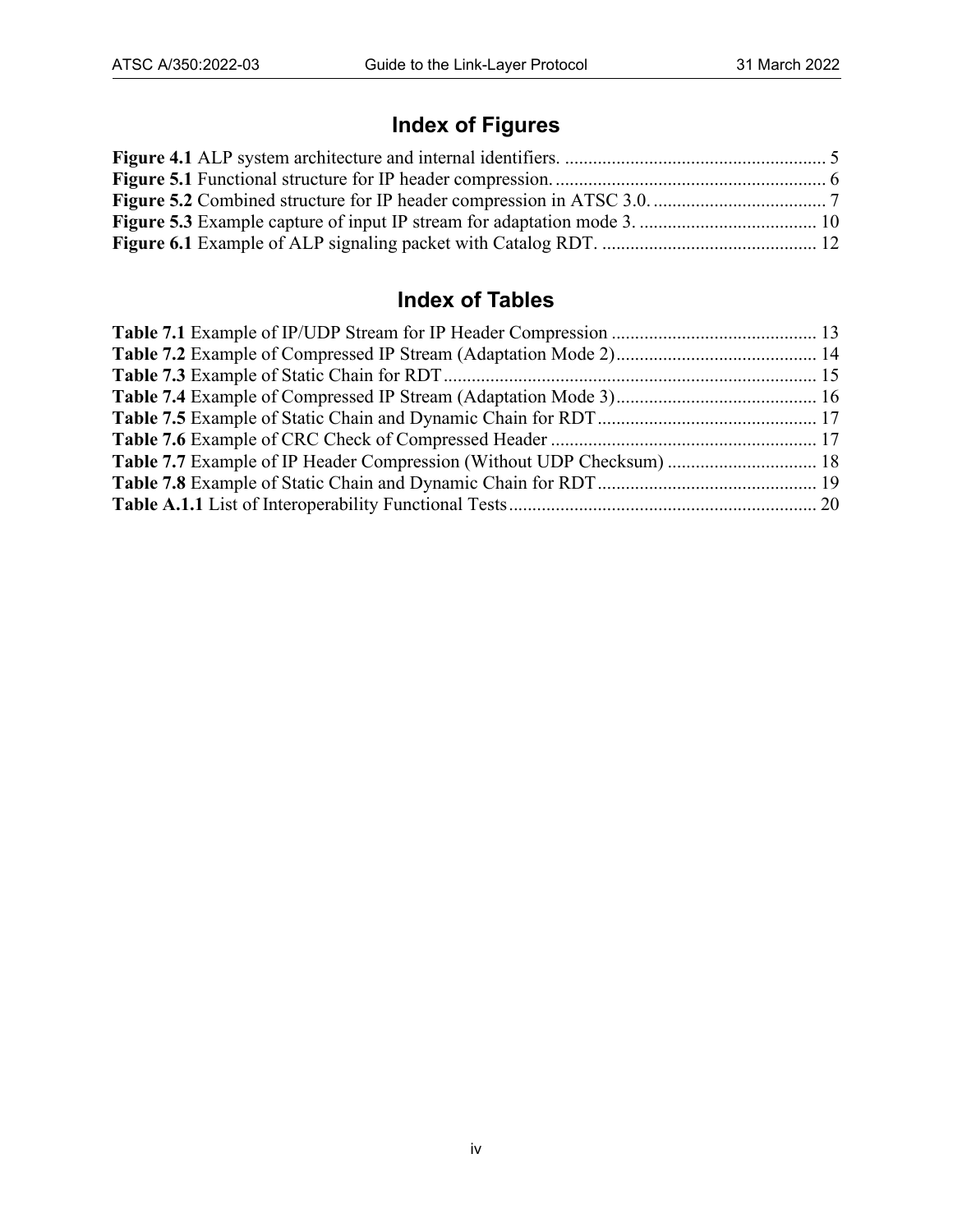### **ATSC Recommended Practice: Guide to the Link-Layer Protocol**

#### <span id="page-4-0"></span>**1. SCOPE**

This document provides recommended practices for the ATSC Link-layer Protocol (ALP) standard specified by A/330 [\[1\].](#page-4-4)

#### <span id="page-4-1"></span>1.1 Organization

This document is organized as follows:

- Section [1](#page-4-0)  Outlines the scope of this document and provides a general introduction.
- Section [2](#page-4-2)  Lists references and applicable documents.
- Section [3](#page-5-0)  Provides a definition of terms, acronyms, and abbreviations for this document.
- Section [4](#page-7-1)  Overview of ALP system.
- Section [5](#page-9-0)  Guidelines for IP Header Compression.
- Section [0](#page-14-7)  Recommendations for Packet Encapsulation.
- Section [7](#page-15-0)  Guidelines for IP Header Decompression.
- [Annex A](#page-23-0)  Interoperability Functional Tests.

#### <span id="page-4-2"></span>**2. REFERENCES**

All referenced documents are subject to revision. Users of this Standard are cautioned that newer editions might or might not be compatible.

#### <span id="page-4-3"></span>2.1 Normative References

The following documents, in whole or in part, as referenced in this document, contain specific provisions that are to be followed strictly in order to implement a provision of this Standard.

- <span id="page-4-4"></span>[1] ATSC: "ATSC Standard: Link-Layer Protocol," Doc. A/330:2022-03, Advanced Television System Committee, Washington, DC, 31 March 2022.
- [2] ATSC: "ATSC Standard: Physical Layer Protocol," Doc. A/322:2022-03, Advanced Television Systems Committee, Washington, DC, 31 March 2022.
- <span id="page-4-6"></span>[3] ATSC: "ATSC Standard: Signaling, Delivery, Synchronization, and Error Protection," Doc. A/331:2022-03, Advanced Television Systems Committee, Washington, DC, 31 March 2022- 03.
- <span id="page-4-5"></span>[4] IEEE: "Use of the International Systems of Units (SI): The Modern Metric System," Doc. SI 10, Institute of Electrical and Electronics Engineers, New York, NY.
- [5] IETF: "Internet Protocol," Doc. STD05 (originally RFC 791), Internet Engineering Task Force, Reston, VA, September 1981.
- <span id="page-4-7"></span>[6] IETF: "User Datagram Protocol," Doc. STD06 (originally RFC 768), Internet Engineering Task Force, Reston, VA, August 1980.
- [7] IETF: RFC 3095: "RObust Header Compression (ROHC): Framework and four profiles: RTP, UDP, ESP, and uncompressed", Internet Engineering Task Force, Reston, VA, July 2001 <http://tools.ietf.org/html/rfc3095>
- [8] IETF: RFC 4815: "RObust Header Compression (ROHC): Corrections and Clarifications to RFC 3095", Internet Engineering Task Force, Reston, VA, February 2007. <http://tools.ietf.org/html/rfc4815>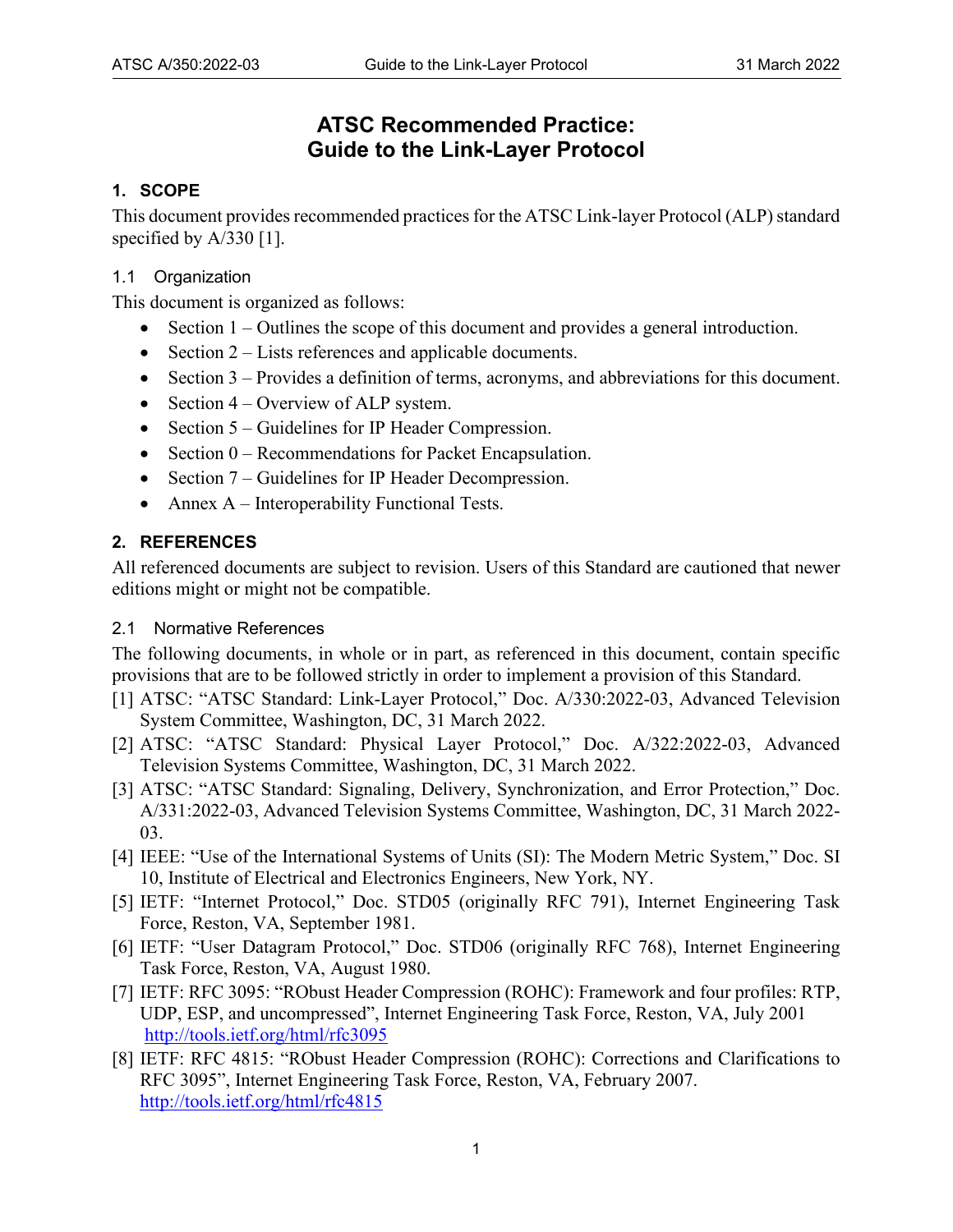[9] IETF: RFC 5795: "The RObust Header Compression (ROHC) Framework", Internet Engineering Task Force, Reston, VA, March 2010. <http://tools.ietf.org/html/rfc5795>

#### <span id="page-5-0"></span>**3. DEFINITION OF TERMS**

With respect to definition of terms, abbreviations, and units, the practice of the Institute of Electrical and Electronics Engineers (IEEE) as outlined in the Institute's published standards [\[4\]](#page-4-5) should be used. Where an abbreviation is not covered by IEEE practice or industry practice differs from IEEE practice, the abbreviation in question will be described in Sectio[n 3.3](#page-5-4) of this document.

<span id="page-5-1"></span>3.1 Compliance Notation

This section defines compliance terms for use by this document:

- **should** This word indicates that a certain course of action is preferred but not necessarily required.
- **should not** This phrase means a certain possibility or course of action is undesirable but not prohibited.

#### <span id="page-5-2"></span>3.2 Treatment of Syntactic Elements

This document contains symbolic references to syntactic elements used in the audio, video, and transport coding subsystems. These references are typographically distinguished by the use of a different font (e.g., restricted), may contain the underscore character (e.g., sequence end code) and may consist of character strings that are not English words (e.g., dynrng).

<span id="page-5-3"></span>3.2.1 Reserved Elements

One or more reserved bits, symbols, fields, or ranges of values (i.e., elements) may be present in this document. These are used primarily to enable adding new values to a syntactical structure without altering its syntax or causing a problem with backwards compatibility, but they also can be used for other reasons.

The ATSC default value for reserved bits is '1'. There is no default value for other reserved elements. Use of reserved elements except as defined in ATSC Standards or by an industry standards setting body is not permitted. See individual element semantics for mandatory settings and any additional use constraints. As currently-reserved elements may be assigned values and meanings in future versions of this Standard, receiving devices built to this version are expected to ignore all values appearing in currently-reserved elements to avoid possible future failure to function as intended.

<span id="page-5-4"></span>3.3 Acronyms and Abbreviations

The following acronyms and abbreviations are used within this document.

**ALP** – ATSC Link-layer Protocol

**ATSC** – Advanced Television Systems Committee

**CID** – Context Identifier

**CRC** – Cyclic Redundancy Check

**DF** – Don't Fragment (a flag in IPv4 header)

- **ID**  IDentifier
- **IETF** Internet Engineering Task Force

**IP** – Internet Protocol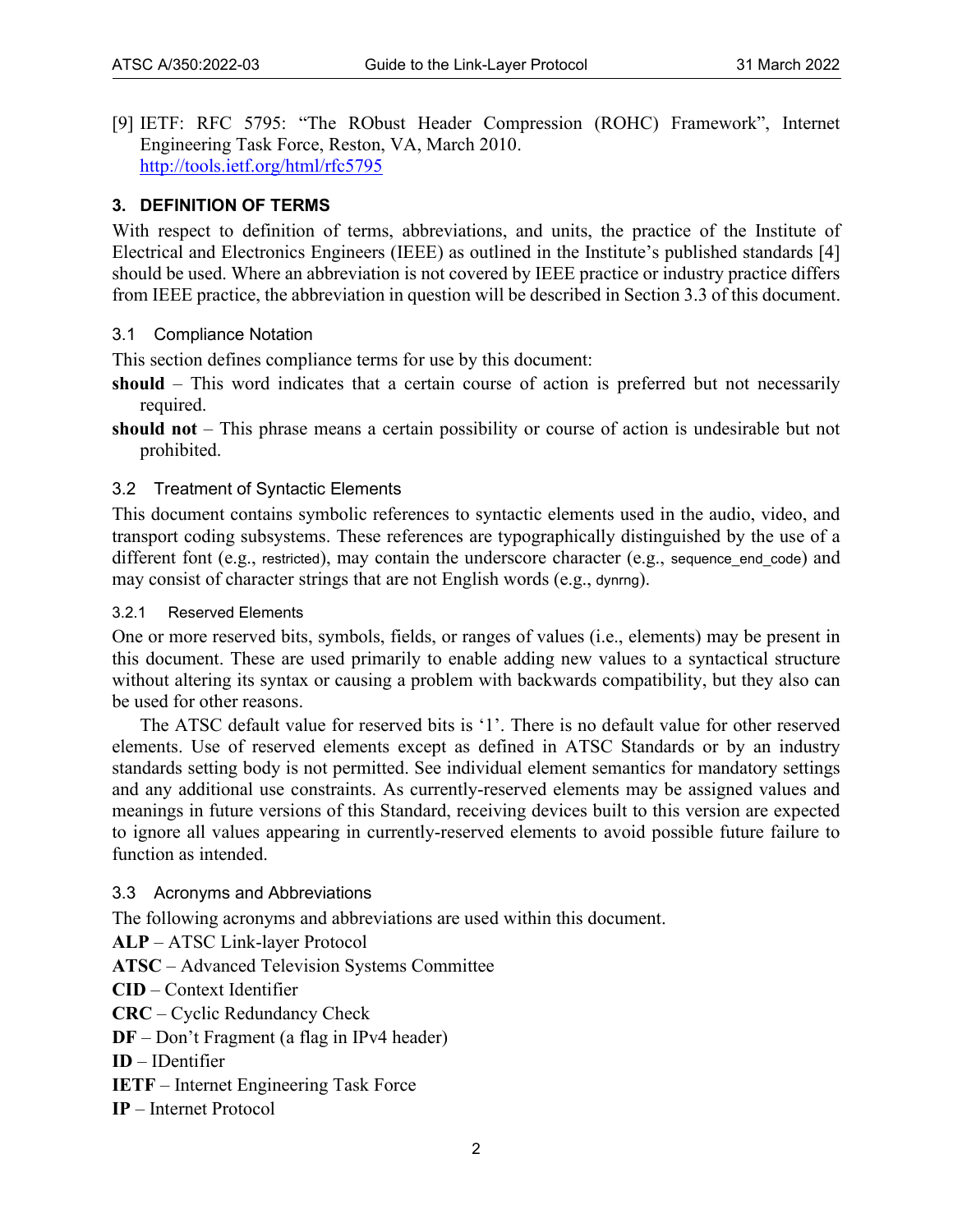**IPv4** – Internet Protocol version 4 **IR** – Initialization and Refresh **IR-DYN** – IR Dynamic **LLS** – Low Level Signaling **LMT** – Link Mapping Table **LSB** – Least Significant Bit **MPEG** – Moving Picture Experts Group **MSB** – Most Significant Bit **PHY** – PHYsical (layer) **PID** – Packet Identifier **PLP** – Physical Layer Pipe **RAP** – Random Access Point **RDT** – ROHC-U Description Table **RF** – Radio Frequency **RFC** – Request For Comment (IETF standard) **ROHC** – RObust Header Compression **ROHC-U** – ROHC–Unidirectional mode **SID** – Sub-stream IDentifier **SN** – Sequence Number **TS** – Transport Stream **TV** - TeleVision **UDP** – User Datagram Protocol

#### <span id="page-6-0"></span>3.4 Terms

The following terms are used within this document.

- **Additional Header** An Additional Header is part of the ALP packet header. The presence of an Additional Header depends on the specific field values of the Base Header.
- **Base Header** A Base Header is part of the ALP packet header. A Base Header is always included in the header of an ALP packet and is the first part of an ALP packet.
- **Broadcast Stream** The abstraction for an RF channel which is defined in terms of a carrier frequency centered within a specified bandwidth.
- **Catalog RDT** A type of RDT delivery that contains the context data for multiple ROHC/ALP streams and can be carried in a robust signaling PLP. Thus, it can supply multiple RDTs for multiple ALP streams.
- **Context** RFC 3095 [0](#page-20-3) describes Context, as used herein, in the following manner: 'The context of the compressor is the state it uses to compress a header. The context of the decompressor is the state it uses to decompress a header. Either of these or the two in combination are usually referred to as "context," when it is clear which is intended. The context contains relevant information from previous headers in the packet stream, such as static fields and possible reference values for compression and decompression. Moreover, additional information describing the packet stream is also part of the context, for example information about how the IP Identifier field changes and the typical inter-packet increase in sequence numbers or timestamps.'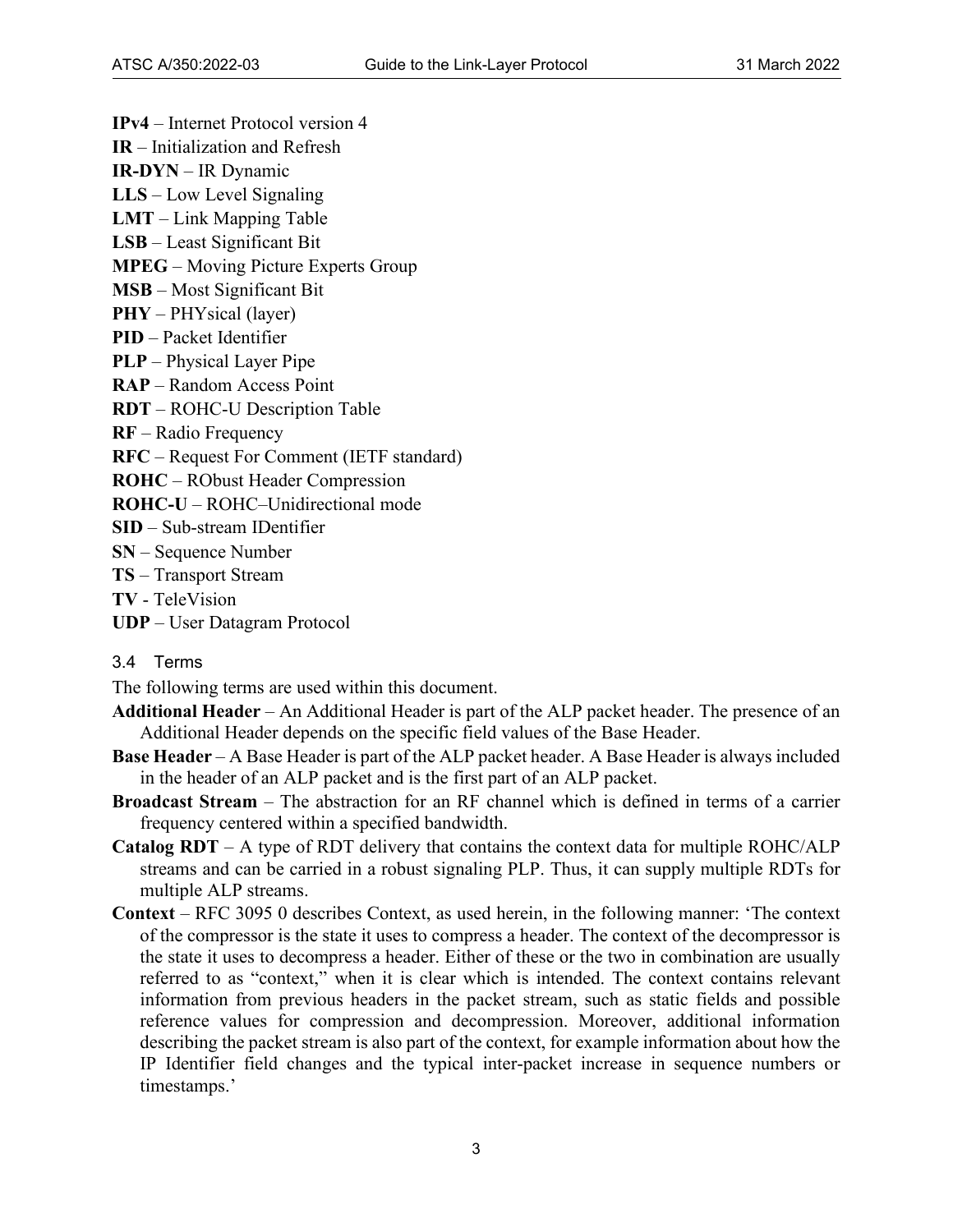- **Discrete RDT** A type of RDT delivery that is carried exclusively within the ALP stream that it supports. This approach is consistent with RFC 3095 [0](#page-20-3) (ROHC), wherein the context is always carried within the related IP stream.
- **Extension Header**  An Extension Header is part of the ALP packet header. The presence of an Extension Header depends on the specific field values of the Additional Header.
- **IP-ID** Identification field of an IPv4 packet.
- **multicast** (verb) To send data across (e.g., an IPv4) network to many recipients simultaneously; (noun) A set of data sent across (e.g., an IPv4) network to many recipients simultaneously.
- **Network Layer Packet**  A Network Layer Packet is a source packet in the protocol of the data to be transported, e.g., an MPEG-2 Transport Stream packet or an Internet Protocol packet.
- **Null Packet** An MPEG-2 TS packet with PID equal to 0x1FFF.
- **Real Time Service RAP** A Real Time Service Random Access Point is defined as a point in the delivery of the data required to start a Real Time Service, at which point a receiver can acquire that Service with minimal delay.

**reserved** – Set aside for future use by a Standard.

**Service** – A collection of media components presented to the user in aggregate; the components can be of multiple media types; a Service can be either continuous or intermittent; a Service can be Real Time or Non-Real Time; a Real Time Service can consist of a sequence of TV programs.

#### <span id="page-7-0"></span>3.5 Extensibility

The protocols specified in the present standard are designed with features and mechanisms to support extensibility. Receiving devices are expected to disregard reserved values and unrecognized or unsupported table types.

#### <span id="page-7-1"></span>**4. OVERVIEW**

#### <span id="page-7-2"></span>4.1 System Architecture

[Figure 4.1](#page-8-0) shows the ALP system architecture and related identifiers in emission side.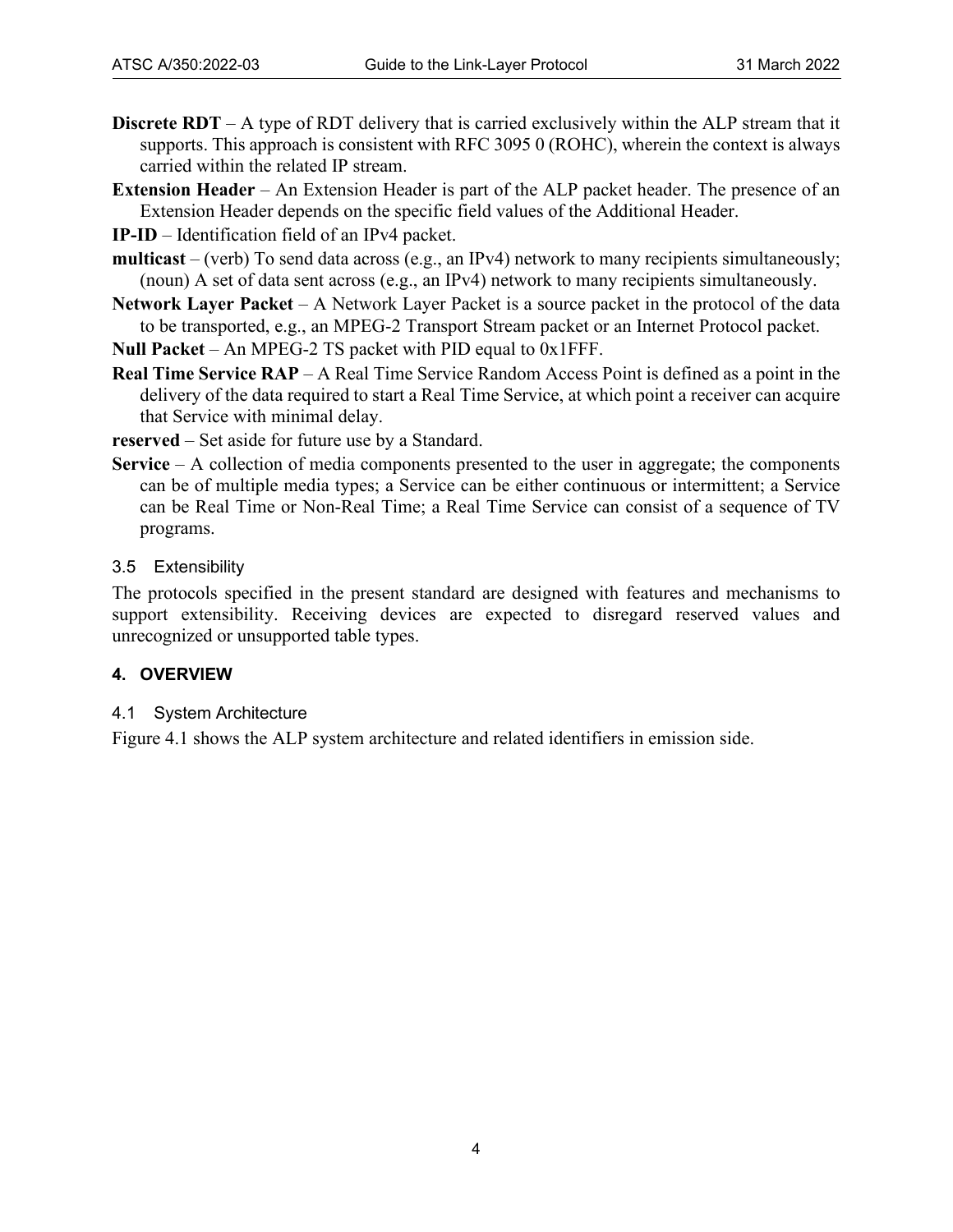

**Figure 4.1** ALP system architecture and internal identifiers.

<span id="page-8-0"></span>One or more ALP streams can be delivered from an entire ALP generator. However, only a single ALP stream is delivered to each Physical Layer Pipe (PLP). To generate ALP streams, multiple component ALP generators can be configured, with one ALP generator for each ALP stream. The ALP stream from each component ALP generator should be delivered to its unique PLP. Therefore, the PLP ID can be used as the ALP Stream ID and component ALP generator ID.

The RObust Header Compression (ROHC) framework defines channels to identify the compressed packet flow. In ATSC 3.0, a single ROHC channel should be configured in an ALP stream. Therefore, the PLP ID can be mapped to an ROHC channel number.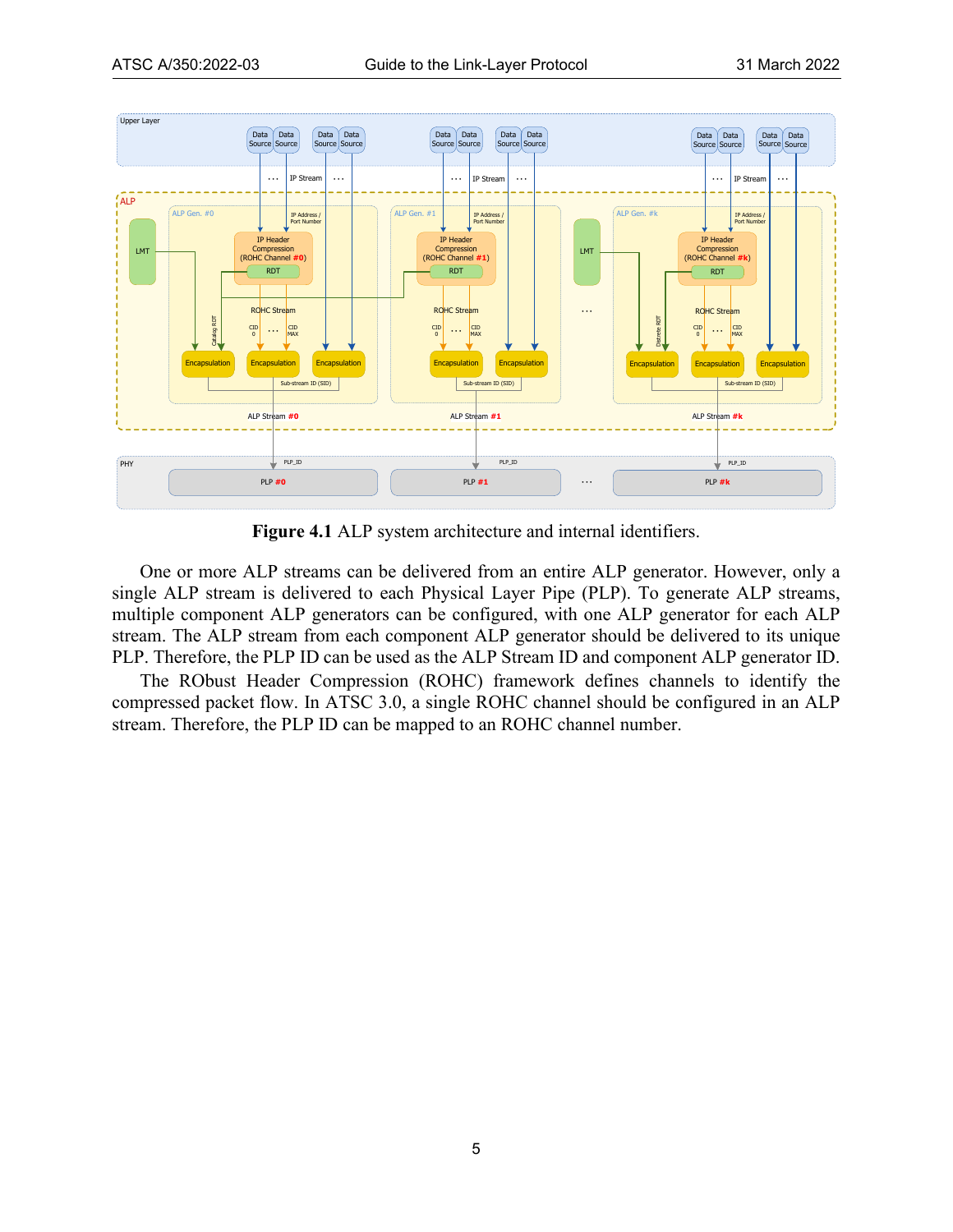#### <span id="page-9-0"></span>**5. GUIDELINES FOR IP HEADER COMPRESSION**

In this section, several guidelines and recommendations are provided for the use of IP header compression.

[Figure 5.1](#page-9-1) shows the functional structure of the IP header compression mechanism in ALP. [Figure 5.1](#page-9-1) represents a separate structure between the ROHC module and the adaptation module. This structure can be considered when an existing ROHC solution will be used for implementation.



**Figure 5.1** Functional structure for IP header compression.

<span id="page-9-1"></span>In the ROHC function, when an IP/UDP stream is delivered into a ROHC module, the ROHC compressor will classify each packet stream based on static context information and will assign a Context Identifier (CID). These CIDs will be managed in a CID-Context table. Based on a state machine, each IP/UDP packet header is changed to an Initialization and Refresh (IR) or IR-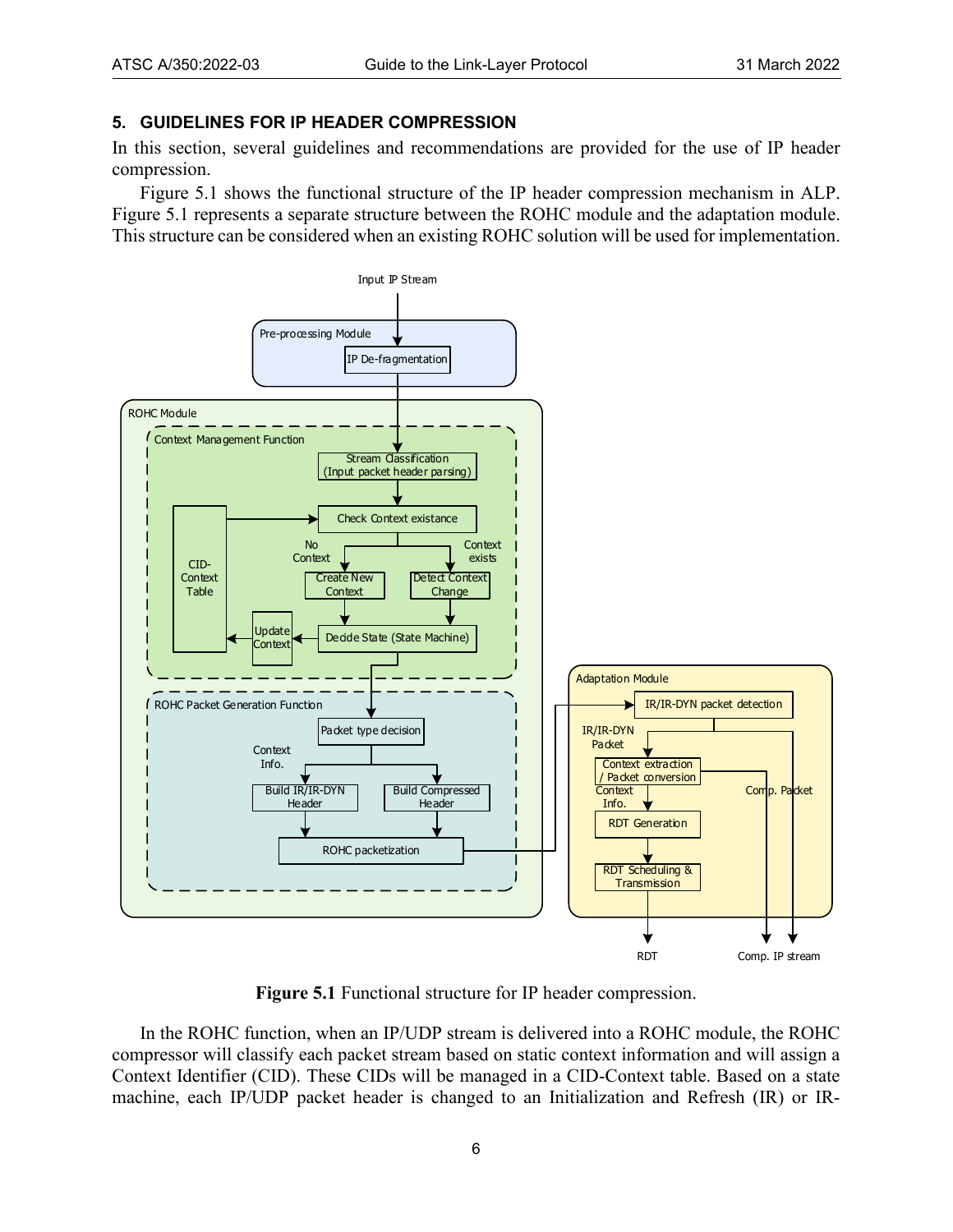Dynamic (IR-DYN) packet or is encoded to a compressed header. The ROHC stream consists of these IR, IR-DYN and compressed packets.

The adaption module detects the IR and IR-DYN packets from the ROHC packet flow and extracts the context information. The static chain and dynamic chain can be extracted from the IR packets, and the dynamic chain can be extracted from the IR-DYN packets. After extracting the context information, each IR and IR-DYN packet is converted to a compressed packet according to the configured adaptation mode. Each converted compressed packet is included and transmitted inside the ROHC packet flow in the same order as the IR or IR-DYN packet that it replaced. Context information is contained in the ROHC-U Description Table (RDT) which is encapsulated in a link layer signaling packet.



**Figure 5.2** Combined structure for IP header compression in ATSC 3.0.

<span id="page-10-0"></span>From the implementation point of view, the adaptation module can be merged with the ROHC module. [Figure 5.2](#page-10-0) shows the combined structure which generates the RDT, including context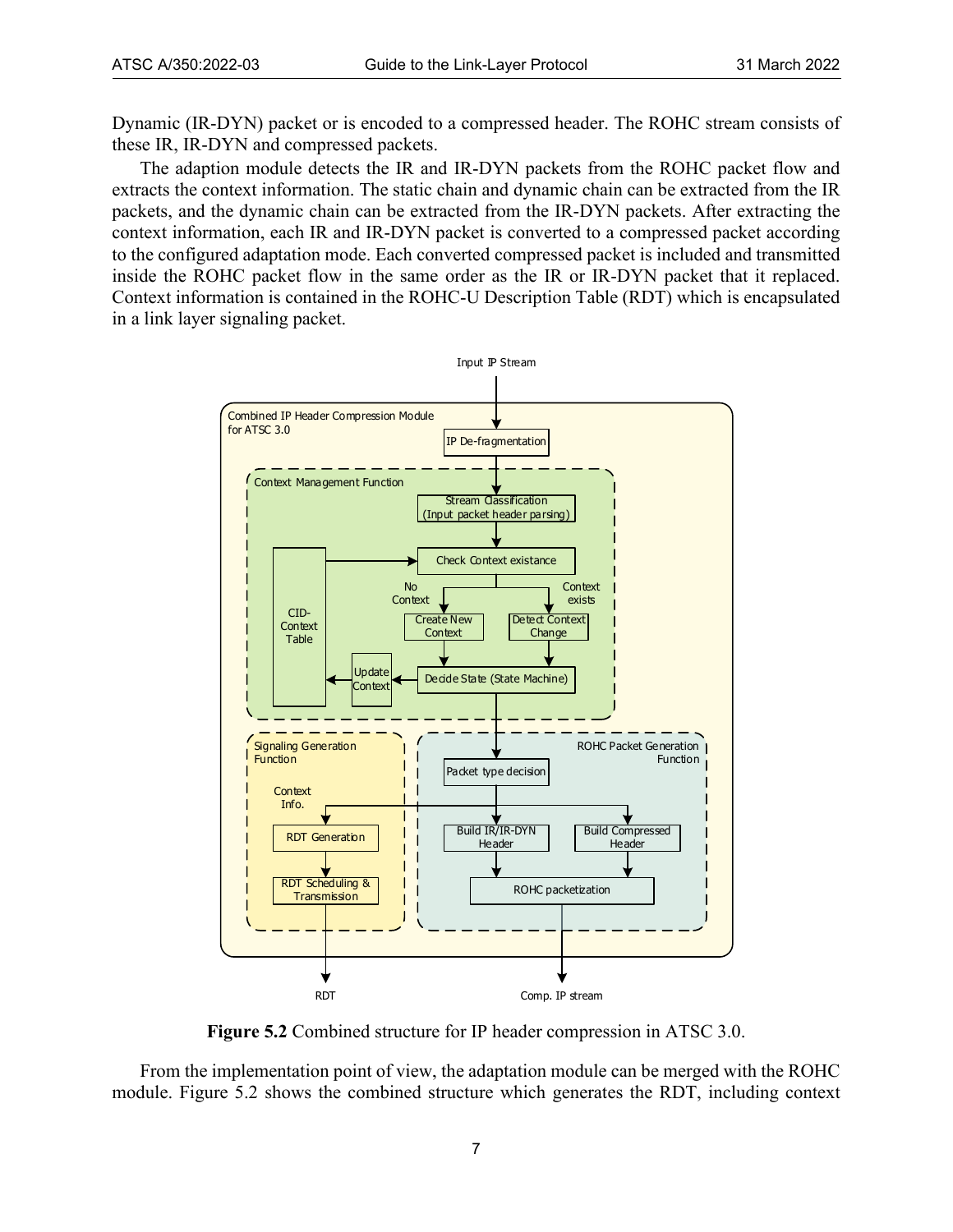information, instead of IR or IR-DYN packet by the ROHC compressor. The adaptation mode configuration determines whether the context information is included in the RDT or ROHC packets. Other than the above exception, the other existing ROHC functionality can be reused.

#### <span id="page-11-0"></span>5.1 IP Stream Classification Guidelines for ROHC

#### <span id="page-11-1"></span>5.1.1 IP Stream Classification

ALP needs to classify the input IP stream (synonymous with the term 'UDP/IP stream' also used in this section). In this section, several guidelines for input IP stream classification are provided.

An IP stream should be classified based on the IP address and port number. IP packets can be considered to belong to the same IP stream when all of the IP packets have the same combination of source IP address, destination IP address, source UDP port, and destination UDP port. For the same IP/UDP stream, the same CID should be assigned.

According to the A/331 specification [\[3\],](#page-4-6) LLS is transported in IP packets with address 224.0.23.60 and destination port number 4937. LLS packets should remain uncompressed.

#### <span id="page-11-2"></span>5.1.2 Assignment of Context ID

As specified in RFC 3095 [0,](#page-20-3) in the ROHC UDP profile (0x0002), each UDP/IP stream is assigned a CID. The same CID should not be assigned to different UDP/IP streams (i.e. static context information). However, the CID for a given UDP/IP stream can optionally be changed. When the CID for a given UDP/IP stream needs to be changed, it is strongly recommended that the CID should be changed during the ROHC compressor's IR state. The CIDs are distinct for each ROHC channel. For example, CID '0' over ROHC channel 1 and CID '0' over ROHC channel 2 do not refer to the same context.

For packets with a particular CID value, the UDP Sequence Number (UDP SN) generated by the ROHC compressor is required to increment by exactly one for each successive packet in the stream (see RFC 3095 [0,](#page-20-3) Sections 5.11.3 and 5.11.4).

Based on the ROHC packet structure, when there is no CID byte in the ROHC packet, it means that the packet has been assigned CID '0'. CID '0' is assigned for the most common UDP/IP stream in each PLP.

#### <span id="page-11-3"></span>5.2 Recommendations for ROHC Encoding

In this section, recommendations and examples of ROHC encoding are provided.

#### <span id="page-11-4"></span>5.2.1 IP-ID Encoding

According to the restriction of the IP-ID field in A/331 [\[3\],](#page-4-6) it can be considered that there are only two behaviors of IP-ID in the ROHC module; unused IP-ID and sequential IP-ID cases. Random IP-ID should not be used.

#### 5.2.1.1 Unused IP-ID Case

When IP fragmentation is not present, all IP-ID values of incoming IP packets are always '0x00', and the value of the DF field is always '1'. In this case, IP-ID is not be encoded in ROHC compressor, and the receiver will not care about the IP-ID field. The context value of IP-ID should be set to '0x00'. The context information of IP-ID is never updated. The context value of the DF field in dynamic chain should be set to '1'.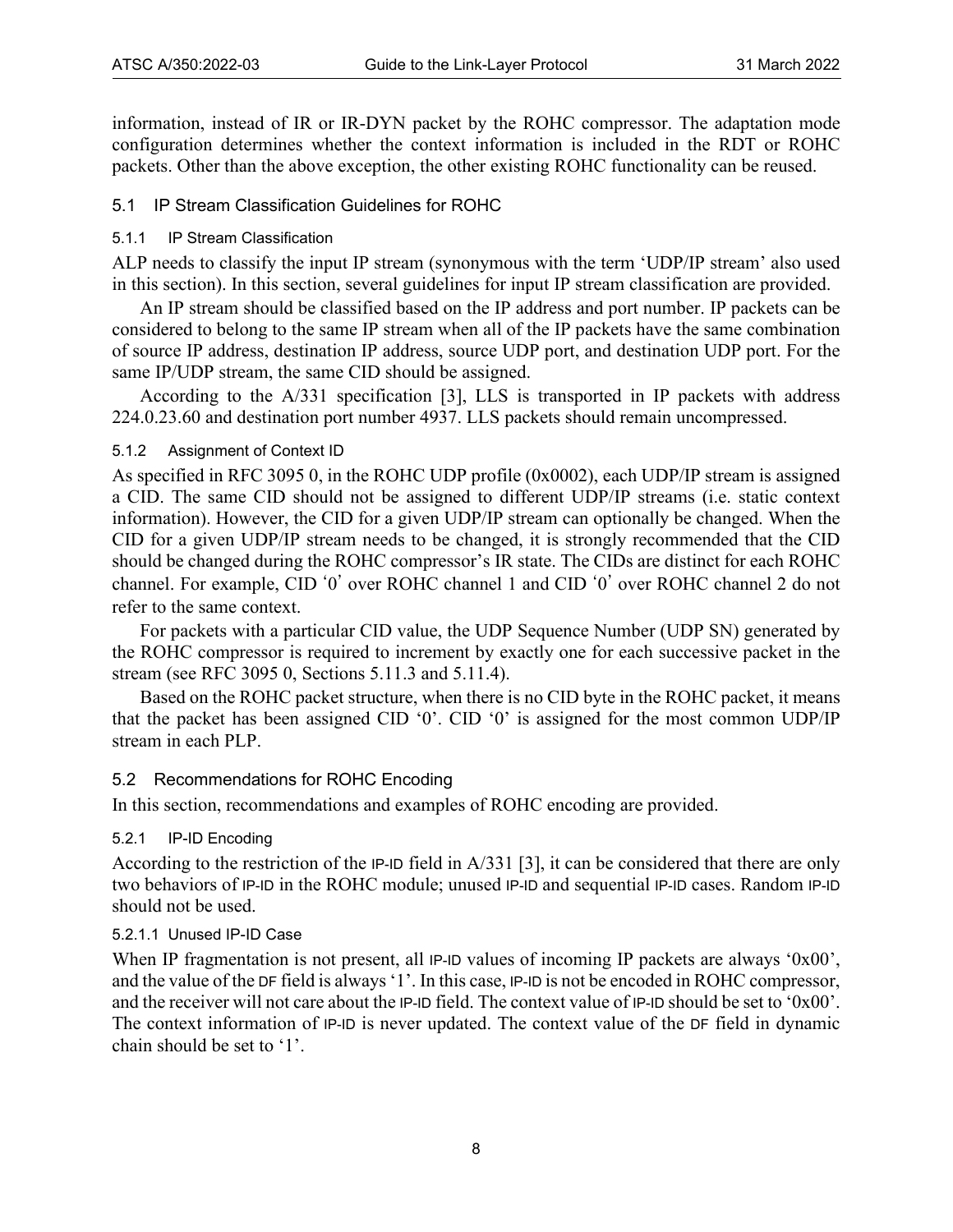#### 5.2.1.2 Sequential IP-ID Case

When IP fragmentation is either present or its presence is unknown, the IP-ID values of incoming IP packets increase monotonically, and the value of the DF field is always '0'. Even though the fragmented packets are reassembled prior to the ROHC module, the IP-ID fields should be compressed. In this case, IP-ID should be encoded with the offset IP-ID encoding scheme. The context of IP-ID should be updated based on the offset IP-ID encoding scheme as specified in RFC 3095 [0](#page-20-3) Section 4.4.5. The context value of the DF field in dynamic chain shall be set to '0'.

#### <span id="page-12-0"></span>5.3 Recommendations for Selection of Adaptation Mode

This section presents several guidelines about stream classification and context behavior of an IP stream in the selection of the appropriate adaptation mode.

#### <span id="page-12-1"></span>5.3.1 IP Stream for Adaptation Mode 1

In the emission side, when a broadcast channel is configured with a single PLP, and the IP header compression module is implemented as a separate structure such as in the example of [Figure 5.1,](#page-9-1) adaptation mode 1 should be used. Adaptation mode 1 operation is similar to the original operation of ROHC, and all IP streams are acceptable.

#### <span id="page-12-2"></span>5.3.2 IP Stream for Adaptation Modes 2 and 3

In the emission side, when a broadcast channel is configured with a single PLP, and the IP header compression module is implemented as a combined structure such as in the example of [Figure 5.2,](#page-10-0) adaptation mode 2 or 3 can be used. Additionally, for a broadcast service, when a separate signaling PLP is configured, adaptation mode 2 or 3 can be used. In these situations, when the context is updated frequently, adaptation mode 2 can be used. When the context is updated rarely, adaptation mode 3 can be selected.

For an IPv4 stream, if IP address and port number are useful only for such stream, adaptation mode 3 can be selected. [Figure 5.3](#page-13-2) shows an example of an input IP packet stream. In this IP stream, IP-ID is unused and the dynamic context information never changes except for SN. In this case, adaptation mode 3 can be selected. Adaptation mode 3 is the most efficient among the three adaptation modes.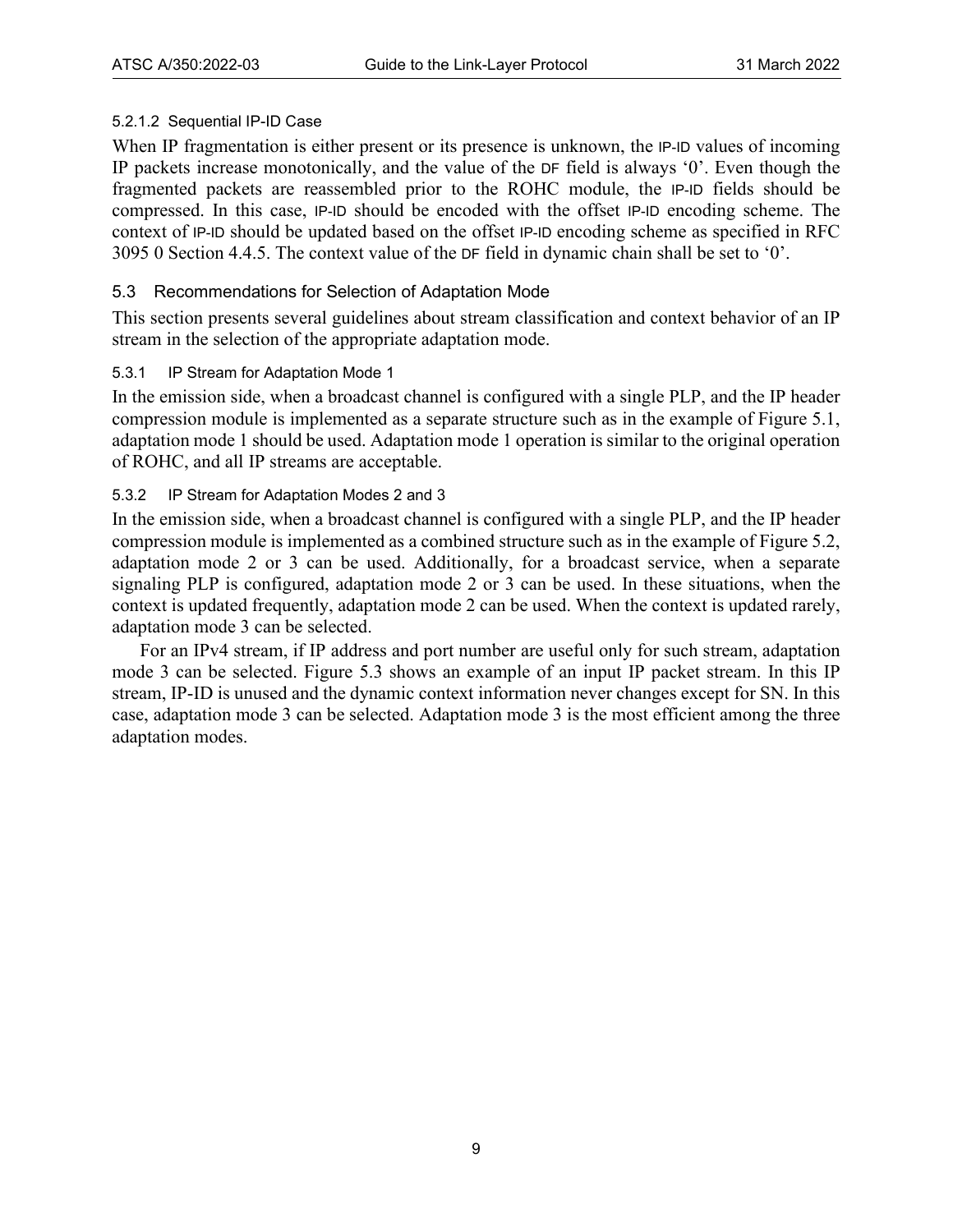| Frag Offset TTL Protocol Hdr_Checksum Src_Addr Dest_Addr SP DP Length Checksum<br>DiffSrv Total_Len Identification<br>V HL<br>Flags<br>No.<br>Time<br>10.000000<br>$\overline{4}$<br>20<br>$Q \times QQ$<br>1344<br>$0 \times 0000 (0)$<br>$0 \times 02$<br><b>UDP</b><br>0x2982<br>$10.1 -$<br>$239.2 -$<br>ø<br>64<br>2 0.000254<br>1344<br>$0 \times 02$<br>0<br><b>UDP</b><br>0×2982<br>239.2<br>4<br>20<br>$0 \times 00$<br>0x0000 (0)<br>64<br>10, 1<br>3 0.000436<br>0<br>UDP<br>0x2982<br>239.2<br>4<br>20<br>$0 \times 00$<br>1344<br>$0 \times 0000 (0)$<br>$0 \times 02$<br>64<br>10.1<br>4<br>0.000676<br><b>UDP</b><br>0x2982<br>239.2 <sub>mm</sub><br>4<br>20<br><b>0x00</b><br>1344<br>$0 \times 0000 (0)$<br>0x02<br>$\boldsymbol{\Omega}$<br>64<br>10.1<br>5 0.000865<br>4<br>20<br>1344<br>$0 \times 0000 (0)$<br>$0 \times 02$<br><b>UDP</b><br>0x2982<br>10.1<br>239.2<br>$0 \times 00$<br>0<br>64<br>0.001055<br>6<br>20<br>$0 \times 00$<br>1344<br>$0 \times 02$<br>0<br>UDP<br>0×2982<br>10.1<br>239.2<br>4<br>$0 \times 0000 (0)$<br>64<br>$\overline{7}$<br>0.001254<br>20<br>$0 \times 00$<br>1344<br>$0 \times 0000 (0)$<br>$0 \times 02$<br>UDP<br>0x2982<br>$10.1 -$<br>239.2<br>4<br>ø<br>64<br>8<br>0.001441<br>20<br><b>0x00</b><br>1344<br>$0 \times 0000 (0)$<br>0x02<br>0<br>UDP<br>0x2982<br>10.1<br>239.2<br>4<br>64<br>0.001638<br>9<br>4<br>0<br>UDP<br>0x2982<br>239.2<br>20<br>$0 \times 00$<br>1344<br>$0 \times 0000 (0)$<br>$0 \times 02$<br>64<br>10.1<br>10<br>0.001837<br>1344<br>UDP<br>0x2982<br>239.2.<br>4<br>20<br>$0 \times 00$<br>$0 \times 0000 (0)$<br>$0 \times 02$<br>0<br>64<br>10.1<br>0.002019<br>11<br>4<br>20<br>$0 \times 00$<br>1344<br>0x02<br>0<br>UDP<br>0x2982<br>10.1<br>239.2<br>$0 \times 0000$ (0)<br>64<br>0.002200<br>12<br><b>UDP</b><br>239.2.<br>4<br>20<br><b>0x00</b><br>1344<br>$0 \times 0000$ (0)<br>0x02<br>ø<br>64<br>0x2982<br>10.1<br>0.002399<br>13<br>$\overline{4}$<br>20<br>$0 \times 00$<br>1344<br>$0 \times 0000$ (0)<br>$0 \times 02$<br>ø<br>UDP<br>0x2982<br>$10.1 -$<br>$239.2-$<br>64<br>0.002580<br>14<br>4<br>20<br>$0 \times 00$<br>1344<br>$0 \times 0000$ (0)<br>$0 \times 02$<br>0<br><b>UDP</b><br>0x2982<br>10.1<br>239.2<br>64<br>15<br>0.002758<br>20<br>UDP<br>0x2982<br>$10.1 -$<br>239.2<br>4<br>$0 \times 00$<br>1344<br>$0 \times 0000 (0)$<br>0x02<br>0<br>64<br>0.002949<br>16<br>$\overline{4}$<br>20<br><b>0x00</b><br>1344<br>$0 \times 0000$ (0)<br>$0 \times 02$<br>0<br>UDP<br>0x2982<br>239.2<br>64<br>$10.1 -$<br>0.003129<br>17<br>$239.2-$<br>4<br>20<br>$0 \times 00$<br>1344<br>$0 \times 0000 (0)$<br>$0 \times 02$<br>0<br><b>UDP</b><br>0x2982<br>10.1<br>64<br>0.003313<br>18<br>4<br>20<br>$0 \times 00$<br>1344<br>$0 \times 0000$ (0)<br>$0 \times 02$<br>ø<br><b>UDP</b><br>0x2982<br>10.1<br>239.2<br>64<br>19<br>0.003505<br>$\overline{\bf{4}}$<br>20<br>$9 \times 90$<br>1344<br>$0 \times 0000$ (0)<br>$0 \times 02$<br>ø<br>64<br>UDP<br>$0 \times 2982$<br>$10.1 -$<br>$239.2 -$<br>0.003686<br>20<br>0<br>UDP<br>$10.1 -$<br>$239.2 -$<br>4<br>20<br>$0 \times 00$<br>1344<br>$0 \times 0000 (0)$<br>0x02<br>64<br>0x2982<br>21<br>0.004443<br>4<br>20<br>$0 \times 00$<br>1344<br>$0 \times 0000 (0)$<br>$0 \times 02$<br>ø<br><b>UDP</b><br>$0 \times 2982$<br>$10.1 -$<br>239.2<br>64<br>22<br>0.004682<br>4<br>20<br>$0 \times 00$<br>1344<br>$0 \times 0000 (0)$<br>$0 \times 02$<br>0<br>64<br><b>UDP</b><br>0x2982<br>$10.1 -$<br>239.2<br>0.004904<br>23<br>20<br>1344<br>0<br>UDP<br>0x2982<br>239.2<br>4<br>0x00<br>$0 \times 0000 (0)$<br>0x02<br>64<br>10.1<br>24<br>0.005088<br>4<br>29<br><b>0x00</b><br>1344<br>$0 \times 0000$ (0)<br><b>0×02</b><br>64<br>UDP<br>0x2982<br>239.2<br>ø<br>10.1<br>25<br>0.005291<br>239.2<br>4<br>20<br>$0 \times 00$<br>1344<br>$0 \times 0000 (0)$<br>$0 \times 02$<br>0<br>64<br>UDP<br>0x2982<br>10.1<br>0.005473<br>26<br>20<br>$0 \times 00$<br>0<br><b>UDP</b><br>0x2982<br>239.2.<br>4<br>1344<br>$0 \times 0000 (0)$<br>$0 \times 02$<br>64<br>10.1<br>27<br>0.005651 | 1324<br>×<br>L.<br>1324<br>i.<br>u.<br>1324<br>$\overline{\phantom{a}}$<br>m.<br>1324<br>$\sim$<br> | 0x54f0<br>0x925b |
|----------------------------------------------------------------------------------------------------------------------------------------------------------------------------------------------------------------------------------------------------------------------------------------------------------------------------------------------------------------------------------------------------------------------------------------------------------------------------------------------------------------------------------------------------------------------------------------------------------------------------------------------------------------------------------------------------------------------------------------------------------------------------------------------------------------------------------------------------------------------------------------------------------------------------------------------------------------------------------------------------------------------------------------------------------------------------------------------------------------------------------------------------------------------------------------------------------------------------------------------------------------------------------------------------------------------------------------------------------------------------------------------------------------------------------------------------------------------------------------------------------------------------------------------------------------------------------------------------------------------------------------------------------------------------------------------------------------------------------------------------------------------------------------------------------------------------------------------------------------------------------------------------------------------------------------------------------------------------------------------------------------------------------------------------------------------------------------------------------------------------------------------------------------------------------------------------------------------------------------------------------------------------------------------------------------------------------------------------------------------------------------------------------------------------------------------------------------------------------------------------------------------------------------------------------------------------------------------------------------------------------------------------------------------------------------------------------------------------------------------------------------------------------------------------------------------------------------------------------------------------------------------------------------------------------------------------------------------------------------------------------------------------------------------------------------------------------------------------------------------------------------------------------------------------------------------------------------------------------------------------------------------------------------------------------------------------------------------------------------------------------------------------------------------------------------------------------------------------------------------------------------------------------------------------------------------------------------------------------------------------------------------------------------------------------------------------------------------------------------------------------------------------------------------------------------------------------------------------------------------------------------------------------------------------------------------------------------------------------------------------------------------------------------------------------------------------------|-----------------------------------------------------------------------------------------------------|------------------|
|                                                                                                                                                                                                                                                                                                                                                                                                                                                                                                                                                                                                                                                                                                                                                                                                                                                                                                                                                                                                                                                                                                                                                                                                                                                                                                                                                                                                                                                                                                                                                                                                                                                                                                                                                                                                                                                                                                                                                                                                                                                                                                                                                                                                                                                                                                                                                                                                                                                                                                                                                                                                                                                                                                                                                                                                                                                                                                                                                                                                                                                                                                                                                                                                                                                                                                                                                                                                                                                                                                                                                                                                                                                                                                                                                                                                                                                                                                                                                                                                                                                                                  |                                                                                                     |                  |
|                                                                                                                                                                                                                                                                                                                                                                                                                                                                                                                                                                                                                                                                                                                                                                                                                                                                                                                                                                                                                                                                                                                                                                                                                                                                                                                                                                                                                                                                                                                                                                                                                                                                                                                                                                                                                                                                                                                                                                                                                                                                                                                                                                                                                                                                                                                                                                                                                                                                                                                                                                                                                                                                                                                                                                                                                                                                                                                                                                                                                                                                                                                                                                                                                                                                                                                                                                                                                                                                                                                                                                                                                                                                                                                                                                                                                                                                                                                                                                                                                                                                                  |                                                                                                     |                  |
|                                                                                                                                                                                                                                                                                                                                                                                                                                                                                                                                                                                                                                                                                                                                                                                                                                                                                                                                                                                                                                                                                                                                                                                                                                                                                                                                                                                                                                                                                                                                                                                                                                                                                                                                                                                                                                                                                                                                                                                                                                                                                                                                                                                                                                                                                                                                                                                                                                                                                                                                                                                                                                                                                                                                                                                                                                                                                                                                                                                                                                                                                                                                                                                                                                                                                                                                                                                                                                                                                                                                                                                                                                                                                                                                                                                                                                                                                                                                                                                                                                                                                  |                                                                                                     |                  |
|                                                                                                                                                                                                                                                                                                                                                                                                                                                                                                                                                                                                                                                                                                                                                                                                                                                                                                                                                                                                                                                                                                                                                                                                                                                                                                                                                                                                                                                                                                                                                                                                                                                                                                                                                                                                                                                                                                                                                                                                                                                                                                                                                                                                                                                                                                                                                                                                                                                                                                                                                                                                                                                                                                                                                                                                                                                                                                                                                                                                                                                                                                                                                                                                                                                                                                                                                                                                                                                                                                                                                                                                                                                                                                                                                                                                                                                                                                                                                                                                                                                                                  |                                                                                                     | 0x5e8a           |
|                                                                                                                                                                                                                                                                                                                                                                                                                                                                                                                                                                                                                                                                                                                                                                                                                                                                                                                                                                                                                                                                                                                                                                                                                                                                                                                                                                                                                                                                                                                                                                                                                                                                                                                                                                                                                                                                                                                                                                                                                                                                                                                                                                                                                                                                                                                                                                                                                                                                                                                                                                                                                                                                                                                                                                                                                                                                                                                                                                                                                                                                                                                                                                                                                                                                                                                                                                                                                                                                                                                                                                                                                                                                                                                                                                                                                                                                                                                                                                                                                                                                                  |                                                                                                     | 0x3f4e           |
|                                                                                                                                                                                                                                                                                                                                                                                                                                                                                                                                                                                                                                                                                                                                                                                                                                                                                                                                                                                                                                                                                                                                                                                                                                                                                                                                                                                                                                                                                                                                                                                                                                                                                                                                                                                                                                                                                                                                                                                                                                                                                                                                                                                                                                                                                                                                                                                                                                                                                                                                                                                                                                                                                                                                                                                                                                                                                                                                                                                                                                                                                                                                                                                                                                                                                                                                                                                                                                                                                                                                                                                                                                                                                                                                                                                                                                                                                                                                                                                                                                                                                  | 1324<br>$\ddot{\phantom{a}}$<br>u.                                                                  | 0x824b           |
|                                                                                                                                                                                                                                                                                                                                                                                                                                                                                                                                                                                                                                                                                                                                                                                                                                                                                                                                                                                                                                                                                                                                                                                                                                                                                                                                                                                                                                                                                                                                                                                                                                                                                                                                                                                                                                                                                                                                                                                                                                                                                                                                                                                                                                                                                                                                                                                                                                                                                                                                                                                                                                                                                                                                                                                                                                                                                                                                                                                                                                                                                                                                                                                                                                                                                                                                                                                                                                                                                                                                                                                                                                                                                                                                                                                                                                                                                                                                                                                                                                                                                  | 1324<br>ä.<br>                                                                                      | 0x1ae7           |
|                                                                                                                                                                                                                                                                                                                                                                                                                                                                                                                                                                                                                                                                                                                                                                                                                                                                                                                                                                                                                                                                                                                                                                                                                                                                                                                                                                                                                                                                                                                                                                                                                                                                                                                                                                                                                                                                                                                                                                                                                                                                                                                                                                                                                                                                                                                                                                                                                                                                                                                                                                                                                                                                                                                                                                                                                                                                                                                                                                                                                                                                                                                                                                                                                                                                                                                                                                                                                                                                                                                                                                                                                                                                                                                                                                                                                                                                                                                                                                                                                                                                                  | 1324<br>ä.<br>                                                                                      | 0x9483           |
|                                                                                                                                                                                                                                                                                                                                                                                                                                                                                                                                                                                                                                                                                                                                                                                                                                                                                                                                                                                                                                                                                                                                                                                                                                                                                                                                                                                                                                                                                                                                                                                                                                                                                                                                                                                                                                                                                                                                                                                                                                                                                                                                                                                                                                                                                                                                                                                                                                                                                                                                                                                                                                                                                                                                                                                                                                                                                                                                                                                                                                                                                                                                                                                                                                                                                                                                                                                                                                                                                                                                                                                                                                                                                                                                                                                                                                                                                                                                                                                                                                                                                  | 1324<br>¥.<br>Ш.                                                                                    | 0xf47a           |
|                                                                                                                                                                                                                                                                                                                                                                                                                                                                                                                                                                                                                                                                                                                                                                                                                                                                                                                                                                                                                                                                                                                                                                                                                                                                                                                                                                                                                                                                                                                                                                                                                                                                                                                                                                                                                                                                                                                                                                                                                                                                                                                                                                                                                                                                                                                                                                                                                                                                                                                                                                                                                                                                                                                                                                                                                                                                                                                                                                                                                                                                                                                                                                                                                                                                                                                                                                                                                                                                                                                                                                                                                                                                                                                                                                                                                                                                                                                                                                                                                                                                                  | 1324<br><br>                                                                                        | 0xa533           |
|                                                                                                                                                                                                                                                                                                                                                                                                                                                                                                                                                                                                                                                                                                                                                                                                                                                                                                                                                                                                                                                                                                                                                                                                                                                                                                                                                                                                                                                                                                                                                                                                                                                                                                                                                                                                                                                                                                                                                                                                                                                                                                                                                                                                                                                                                                                                                                                                                                                                                                                                                                                                                                                                                                                                                                                                                                                                                                                                                                                                                                                                                                                                                                                                                                                                                                                                                                                                                                                                                                                                                                                                                                                                                                                                                                                                                                                                                                                                                                                                                                                                                  | 1324<br>$\ddot{\phantom{a}}$<br>m.                                                                  | 0x74de           |
|                                                                                                                                                                                                                                                                                                                                                                                                                                                                                                                                                                                                                                                                                                                                                                                                                                                                                                                                                                                                                                                                                                                                                                                                                                                                                                                                                                                                                                                                                                                                                                                                                                                                                                                                                                                                                                                                                                                                                                                                                                                                                                                                                                                                                                                                                                                                                                                                                                                                                                                                                                                                                                                                                                                                                                                                                                                                                                                                                                                                                                                                                                                                                                                                                                                                                                                                                                                                                                                                                                                                                                                                                                                                                                                                                                                                                                                                                                                                                                                                                                                                                  | 1324<br>$\ddot{\phantom{a}}$<br>m.                                                                  | 0x357c           |
|                                                                                                                                                                                                                                                                                                                                                                                                                                                                                                                                                                                                                                                                                                                                                                                                                                                                                                                                                                                                                                                                                                                                                                                                                                                                                                                                                                                                                                                                                                                                                                                                                                                                                                                                                                                                                                                                                                                                                                                                                                                                                                                                                                                                                                                                                                                                                                                                                                                                                                                                                                                                                                                                                                                                                                                                                                                                                                                                                                                                                                                                                                                                                                                                                                                                                                                                                                                                                                                                                                                                                                                                                                                                                                                                                                                                                                                                                                                                                                                                                                                                                  | 1324<br>ä.<br>                                                                                      | 0x8e86           |
|                                                                                                                                                                                                                                                                                                                                                                                                                                                                                                                                                                                                                                                                                                                                                                                                                                                                                                                                                                                                                                                                                                                                                                                                                                                                                                                                                                                                                                                                                                                                                                                                                                                                                                                                                                                                                                                                                                                                                                                                                                                                                                                                                                                                                                                                                                                                                                                                                                                                                                                                                                                                                                                                                                                                                                                                                                                                                                                                                                                                                                                                                                                                                                                                                                                                                                                                                                                                                                                                                                                                                                                                                                                                                                                                                                                                                                                                                                                                                                                                                                                                                  | 1324<br>$\dddot{\phantom{a}}$<br>m.                                                                 | 0x5728           |
|                                                                                                                                                                                                                                                                                                                                                                                                                                                                                                                                                                                                                                                                                                                                                                                                                                                                                                                                                                                                                                                                                                                                                                                                                                                                                                                                                                                                                                                                                                                                                                                                                                                                                                                                                                                                                                                                                                                                                                                                                                                                                                                                                                                                                                                                                                                                                                                                                                                                                                                                                                                                                                                                                                                                                                                                                                                                                                                                                                                                                                                                                                                                                                                                                                                                                                                                                                                                                                                                                                                                                                                                                                                                                                                                                                                                                                                                                                                                                                                                                                                                                  | 1324<br>ä.<br>                                                                                      | 0x6bc7           |
|                                                                                                                                                                                                                                                                                                                                                                                                                                                                                                                                                                                                                                                                                                                                                                                                                                                                                                                                                                                                                                                                                                                                                                                                                                                                                                                                                                                                                                                                                                                                                                                                                                                                                                                                                                                                                                                                                                                                                                                                                                                                                                                                                                                                                                                                                                                                                                                                                                                                                                                                                                                                                                                                                                                                                                                                                                                                                                                                                                                                                                                                                                                                                                                                                                                                                                                                                                                                                                                                                                                                                                                                                                                                                                                                                                                                                                                                                                                                                                                                                                                                                  | 1324<br><br>ш.                                                                                      | 0x9463           |
|                                                                                                                                                                                                                                                                                                                                                                                                                                                                                                                                                                                                                                                                                                                                                                                                                                                                                                                                                                                                                                                                                                                                                                                                                                                                                                                                                                                                                                                                                                                                                                                                                                                                                                                                                                                                                                                                                                                                                                                                                                                                                                                                                                                                                                                                                                                                                                                                                                                                                                                                                                                                                                                                                                                                                                                                                                                                                                                                                                                                                                                                                                                                                                                                                                                                                                                                                                                                                                                                                                                                                                                                                                                                                                                                                                                                                                                                                                                                                                                                                                                                                  | 1324<br>÷.<br>                                                                                      | 0xa22a           |
|                                                                                                                                                                                                                                                                                                                                                                                                                                                                                                                                                                                                                                                                                                                                                                                                                                                                                                                                                                                                                                                                                                                                                                                                                                                                                                                                                                                                                                                                                                                                                                                                                                                                                                                                                                                                                                                                                                                                                                                                                                                                                                                                                                                                                                                                                                                                                                                                                                                                                                                                                                                                                                                                                                                                                                                                                                                                                                                                                                                                                                                                                                                                                                                                                                                                                                                                                                                                                                                                                                                                                                                                                                                                                                                                                                                                                                                                                                                                                                                                                                                                                  | 1324<br>$\overline{\phantom{a}}$<br>                                                                | 0xc822           |
|                                                                                                                                                                                                                                                                                                                                                                                                                                                                                                                                                                                                                                                                                                                                                                                                                                                                                                                                                                                                                                                                                                                                                                                                                                                                                                                                                                                                                                                                                                                                                                                                                                                                                                                                                                                                                                                                                                                                                                                                                                                                                                                                                                                                                                                                                                                                                                                                                                                                                                                                                                                                                                                                                                                                                                                                                                                                                                                                                                                                                                                                                                                                                                                                                                                                                                                                                                                                                                                                                                                                                                                                                                                                                                                                                                                                                                                                                                                                                                                                                                                                                  | 1324<br>a.<br>                                                                                      | 0x49f4           |
|                                                                                                                                                                                                                                                                                                                                                                                                                                                                                                                                                                                                                                                                                                                                                                                                                                                                                                                                                                                                                                                                                                                                                                                                                                                                                                                                                                                                                                                                                                                                                                                                                                                                                                                                                                                                                                                                                                                                                                                                                                                                                                                                                                                                                                                                                                                                                                                                                                                                                                                                                                                                                                                                                                                                                                                                                                                                                                                                                                                                                                                                                                                                                                                                                                                                                                                                                                                                                                                                                                                                                                                                                                                                                                                                                                                                                                                                                                                                                                                                                                                                                  | 1324<br>$\frac{1}{2}$<br>in.                                                                        | 0x9892           |
|                                                                                                                                                                                                                                                                                                                                                                                                                                                                                                                                                                                                                                                                                                                                                                                                                                                                                                                                                                                                                                                                                                                                                                                                                                                                                                                                                                                                                                                                                                                                                                                                                                                                                                                                                                                                                                                                                                                                                                                                                                                                                                                                                                                                                                                                                                                                                                                                                                                                                                                                                                                                                                                                                                                                                                                                                                                                                                                                                                                                                                                                                                                                                                                                                                                                                                                                                                                                                                                                                                                                                                                                                                                                                                                                                                                                                                                                                                                                                                                                                                                                                  | 1324<br>÷.<br>m.                                                                                    | 0xd18d           |
|                                                                                                                                                                                                                                                                                                                                                                                                                                                                                                                                                                                                                                                                                                                                                                                                                                                                                                                                                                                                                                                                                                                                                                                                                                                                                                                                                                                                                                                                                                                                                                                                                                                                                                                                                                                                                                                                                                                                                                                                                                                                                                                                                                                                                                                                                                                                                                                                                                                                                                                                                                                                                                                                                                                                                                                                                                                                                                                                                                                                                                                                                                                                                                                                                                                                                                                                                                                                                                                                                                                                                                                                                                                                                                                                                                                                                                                                                                                                                                                                                                                                                  | 1324<br>$\overline{\phantom{a}}$                                                                    | 0xe082           |
|                                                                                                                                                                                                                                                                                                                                                                                                                                                                                                                                                                                                                                                                                                                                                                                                                                                                                                                                                                                                                                                                                                                                                                                                                                                                                                                                                                                                                                                                                                                                                                                                                                                                                                                                                                                                                                                                                                                                                                                                                                                                                                                                                                                                                                                                                                                                                                                                                                                                                                                                                                                                                                                                                                                                                                                                                                                                                                                                                                                                                                                                                                                                                                                                                                                                                                                                                                                                                                                                                                                                                                                                                                                                                                                                                                                                                                                                                                                                                                                                                                                                                  | 1324<br>$\overline{\mathbf{u}}$<br>m.                                                               | 0x41b2           |
|                                                                                                                                                                                                                                                                                                                                                                                                                                                                                                                                                                                                                                                                                                                                                                                                                                                                                                                                                                                                                                                                                                                                                                                                                                                                                                                                                                                                                                                                                                                                                                                                                                                                                                                                                                                                                                                                                                                                                                                                                                                                                                                                                                                                                                                                                                                                                                                                                                                                                                                                                                                                                                                                                                                                                                                                                                                                                                                                                                                                                                                                                                                                                                                                                                                                                                                                                                                                                                                                                                                                                                                                                                                                                                                                                                                                                                                                                                                                                                                                                                                                                  | 1324<br>$\ddot{\phantom{a}}$<br>                                                                    | <b>Øxcefd</b>    |
|                                                                                                                                                                                                                                                                                                                                                                                                                                                                                                                                                                                                                                                                                                                                                                                                                                                                                                                                                                                                                                                                                                                                                                                                                                                                                                                                                                                                                                                                                                                                                                                                                                                                                                                                                                                                                                                                                                                                                                                                                                                                                                                                                                                                                                                                                                                                                                                                                                                                                                                                                                                                                                                                                                                                                                                                                                                                                                                                                                                                                                                                                                                                                                                                                                                                                                                                                                                                                                                                                                                                                                                                                                                                                                                                                                                                                                                                                                                                                                                                                                                                                  | 1324<br>in.<br>aa c                                                                                 | 0x3b52           |
|                                                                                                                                                                                                                                                                                                                                                                                                                                                                                                                                                                                                                                                                                                                                                                                                                                                                                                                                                                                                                                                                                                                                                                                                                                                                                                                                                                                                                                                                                                                                                                                                                                                                                                                                                                                                                                                                                                                                                                                                                                                                                                                                                                                                                                                                                                                                                                                                                                                                                                                                                                                                                                                                                                                                                                                                                                                                                                                                                                                                                                                                                                                                                                                                                                                                                                                                                                                                                                                                                                                                                                                                                                                                                                                                                                                                                                                                                                                                                                                                                                                                                  | 1324<br>$\sim$<br>ш.                                                                                | 0x23bb           |
|                                                                                                                                                                                                                                                                                                                                                                                                                                                                                                                                                                                                                                                                                                                                                                                                                                                                                                                                                                                                                                                                                                                                                                                                                                                                                                                                                                                                                                                                                                                                                                                                                                                                                                                                                                                                                                                                                                                                                                                                                                                                                                                                                                                                                                                                                                                                                                                                                                                                                                                                                                                                                                                                                                                                                                                                                                                                                                                                                                                                                                                                                                                                                                                                                                                                                                                                                                                                                                                                                                                                                                                                                                                                                                                                                                                                                                                                                                                                                                                                                                                                                  | 1324<br>ä.<br>m.                                                                                    | 0xb631           |
| 4<br>20<br>$0 \times 00$<br>1344<br>$0 \times 0000$ (0)<br>$0 \times 02$<br>0<br>64<br>UDP<br>0x2982<br>10.1<br>239.2                                                                                                                                                                                                                                                                                                                                                                                                                                                                                                                                                                                                                                                                                                                                                                                                                                                                                                                                                                                                                                                                                                                                                                                                                                                                                                                                                                                                                                                                                                                                                                                                                                                                                                                                                                                                                                                                                                                                                                                                                                                                                                                                                                                                                                                                                                                                                                                                                                                                                                                                                                                                                                                                                                                                                                                                                                                                                                                                                                                                                                                                                                                                                                                                                                                                                                                                                                                                                                                                                                                                                                                                                                                                                                                                                                                                                                                                                                                                                            | 1324<br><br>m                                                                                       | 0xdd7b           |
| 28<br>0.005843<br>$\overline{4}$<br>20<br>$Q \times QQ$<br>1344<br>$0 \times 0000 (0)$<br>0x02<br>0<br>64<br>UDP<br>0x2982<br>$10.1 -$<br>239.2                                                                                                                                                                                                                                                                                                                                                                                                                                                                                                                                                                                                                                                                                                                                                                                                                                                                                                                                                                                                                                                                                                                                                                                                                                                                                                                                                                                                                                                                                                                                                                                                                                                                                                                                                                                                                                                                                                                                                                                                                                                                                                                                                                                                                                                                                                                                                                                                                                                                                                                                                                                                                                                                                                                                                                                                                                                                                                                                                                                                                                                                                                                                                                                                                                                                                                                                                                                                                                                                                                                                                                                                                                                                                                                                                                                                                                                                                                                                  | 1324<br><br>                                                                                        | 0x5871           |
| 29<br>0.006139<br>20<br>0x2982<br>239.2.<br>4<br>$0 \times 00$<br>1344<br>$0 \times 0000 (0)$<br>$0 \times 02$<br>0<br>64<br>UDP<br>10.1                                                                                                                                                                                                                                                                                                                                                                                                                                                                                                                                                                                                                                                                                                                                                                                                                                                                                                                                                                                                                                                                                                                                                                                                                                                                                                                                                                                                                                                                                                                                                                                                                                                                                                                                                                                                                                                                                                                                                                                                                                                                                                                                                                                                                                                                                                                                                                                                                                                                                                                                                                                                                                                                                                                                                                                                                                                                                                                                                                                                                                                                                                                                                                                                                                                                                                                                                                                                                                                                                                                                                                                                                                                                                                                                                                                                                                                                                                                                         | 1324<br>$\ddot{\phantom{a}}$<br>u.                                                                  | <b>Øxdeeb</b>    |
| 0.006316<br>30<br>4<br>20<br>$0 \times 00$<br>1344<br>$0 \times 0000$ (0)<br>0x02<br>ø<br>64<br><b>UDP</b><br>0x2982<br>10.1<br>239.2<br>31                                                                                                                                                                                                                                                                                                                                                                                                                                                                                                                                                                                                                                                                                                                                                                                                                                                                                                                                                                                                                                                                                                                                                                                                                                                                                                                                                                                                                                                                                                                                                                                                                                                                                                                                                                                                                                                                                                                                                                                                                                                                                                                                                                                                                                                                                                                                                                                                                                                                                                                                                                                                                                                                                                                                                                                                                                                                                                                                                                                                                                                                                                                                                                                                                                                                                                                                                                                                                                                                                                                                                                                                                                                                                                                                                                                                                                                                                                                                      | 1324<br><br>in.                                                                                     | 0xb317           |
| 0.006510<br>4<br>20<br>$0 \times 00$<br>1344<br>$0 \times 0000 (0)$<br>0x02<br>0<br>64<br>UDP<br>0x2982<br>10.1<br>239.2<br>0.006691<br>32                                                                                                                                                                                                                                                                                                                                                                                                                                                                                                                                                                                                                                                                                                                                                                                                                                                                                                                                                                                                                                                                                                                                                                                                                                                                                                                                                                                                                                                                                                                                                                                                                                                                                                                                                                                                                                                                                                                                                                                                                                                                                                                                                                                                                                                                                                                                                                                                                                                                                                                                                                                                                                                                                                                                                                                                                                                                                                                                                                                                                                                                                                                                                                                                                                                                                                                                                                                                                                                                                                                                                                                                                                                                                                                                                                                                                                                                                                                                       | 1324<br>a.<br>                                                                                      | 0x91f0           |
| 20<br>0<br><b>UDP</b><br>$10.1 -$<br>239.2<br>4<br><b>0x00</b><br>1344<br>$0 \times 0000 (0)$<br>0×02<br>64<br>0x2982<br>33<br>0.006867<br>4<br>1344<br>0<br>64                                                                                                                                                                                                                                                                                                                                                                                                                                                                                                                                                                                                                                                                                                                                                                                                                                                                                                                                                                                                                                                                                                                                                                                                                                                                                                                                                                                                                                                                                                                                                                                                                                                                                                                                                                                                                                                                                                                                                                                                                                                                                                                                                                                                                                                                                                                                                                                                                                                                                                                                                                                                                                                                                                                                                                                                                                                                                                                                                                                                                                                                                                                                                                                                                                                                                                                                                                                                                                                                                                                                                                                                                                                                                                                                                                                                                                                                                                                  | 1324<br>ä.<br><br>1324                                                                              | 0xda39           |
| 20<br>$0 \times 00$<br>$0 \times 0000$ (0)<br>$0 \times 02$<br><b>UDP</b><br>0x2982<br>10.1<br>$239.2-$<br>34<br>0.007055<br>4<br>20<br>$0 \times 00$<br>1344<br>$0 \times 0000$ (0)<br>$0 \times 02$<br>0<br>64<br><b>UDP</b><br>0x2982<br>10.1<br>239.2                                                                                                                                                                                                                                                                                                                                                                                                                                                                                                                                                                                                                                                                                                                                                                                                                                                                                                                                                                                                                                                                                                                                                                                                                                                                                                                                                                                                                                                                                                                                                                                                                                                                                                                                                                                                                                                                                                                                                                                                                                                                                                                                                                                                                                                                                                                                                                                                                                                                                                                                                                                                                                                                                                                                                                                                                                                                                                                                                                                                                                                                                                                                                                                                                                                                                                                                                                                                                                                                                                                                                                                                                                                                                                                                                                                                                        | ÷.<br>u.<br>1324                                                                                    | 0x6032<br>0x10e3 |
| 35<br>0.007233<br>$\boldsymbol{4}$<br>20<br>0 × 00<br>1344<br>$0 \times 0000$ (0)<br>0x02<br>0<br>UDP<br>0x2982<br>$10.1 -$<br>239.2<br>64                                                                                                                                                                                                                                                                                                                                                                                                                                                                                                                                                                                                                                                                                                                                                                                                                                                                                                                                                                                                                                                                                                                                                                                                                                                                                                                                                                                                                                                                                                                                                                                                                                                                                                                                                                                                                                                                                                                                                                                                                                                                                                                                                                                                                                                                                                                                                                                                                                                                                                                                                                                                                                                                                                                                                                                                                                                                                                                                                                                                                                                                                                                                                                                                                                                                                                                                                                                                                                                                                                                                                                                                                                                                                                                                                                                                                                                                                                                                       | m.<br><br>1324                                                                                      | 0x42e0           |
| 36<br>0.007408<br>$\overline{4}$<br>20<br><b>0x00</b><br>1344<br>$0 \times 0000 (0)$<br>$0 \times 02$<br>ø<br>64<br><b>UDP</b><br>0x2982<br>$10.1 -$<br>239.2                                                                                                                                                                                                                                                                                                                                                                                                                                                                                                                                                                                                                                                                                                                                                                                                                                                                                                                                                                                                                                                                                                                                                                                                                                                                                                                                                                                                                                                                                                                                                                                                                                                                                                                                                                                                                                                                                                                                                                                                                                                                                                                                                                                                                                                                                                                                                                                                                                                                                                                                                                                                                                                                                                                                                                                                                                                                                                                                                                                                                                                                                                                                                                                                                                                                                                                                                                                                                                                                                                                                                                                                                                                                                                                                                                                                                                                                                                                    | <br><br>1324                                                                                        | 0xb914           |
| 37<br>0.007598<br>20<br>10.1<br>239.2<br>4<br>$0 \times 00$<br>1344<br>$0 \times 0000$ (0)<br>$0 \times 02$<br>ø<br>64<br><b>UDP</b><br>0x2982                                                                                                                                                                                                                                                                                                                                                                                                                                                                                                                                                                                                                                                                                                                                                                                                                                                                                                                                                                                                                                                                                                                                                                                                                                                                                                                                                                                                                                                                                                                                                                                                                                                                                                                                                                                                                                                                                                                                                                                                                                                                                                                                                                                                                                                                                                                                                                                                                                                                                                                                                                                                                                                                                                                                                                                                                                                                                                                                                                                                                                                                                                                                                                                                                                                                                                                                                                                                                                                                                                                                                                                                                                                                                                                                                                                                                                                                                                                                   | <br><br>1324<br>$\ddot{ }$<br>a.                                                                    | <b>Øxacfa</b>    |
| 38<br>0.007779<br>UDP<br>0x2982<br>4<br>20<br>$0 \times 00$<br>1344<br>$0 \times 0000$ (0)<br>0<br>10.1<br>239.2<br>$0 \times 02$<br>64                                                                                                                                                                                                                                                                                                                                                                                                                                                                                                                                                                                                                                                                                                                                                                                                                                                                                                                                                                                                                                                                                                                                                                                                                                                                                                                                                                                                                                                                                                                                                                                                                                                                                                                                                                                                                                                                                                                                                                                                                                                                                                                                                                                                                                                                                                                                                                                                                                                                                                                                                                                                                                                                                                                                                                                                                                                                                                                                                                                                                                                                                                                                                                                                                                                                                                                                                                                                                                                                                                                                                                                                                                                                                                                                                                                                                                                                                                                                          | 1324<br>i.                                                                                          | 0x6cef           |
| 39<br>0.007959<br>0x2982<br>239.2<br>4<br>20<br>$0 \times 00$<br>1344<br>$0 \times 0000$ (0)<br>$0 \times 02$<br>0<br>64<br>UDP<br>10.1                                                                                                                                                                                                                                                                                                                                                                                                                                                                                                                                                                                                                                                                                                                                                                                                                                                                                                                                                                                                                                                                                                                                                                                                                                                                                                                                                                                                                                                                                                                                                                                                                                                                                                                                                                                                                                                                                                                                                                                                                                                                                                                                                                                                                                                                                                                                                                                                                                                                                                                                                                                                                                                                                                                                                                                                                                                                                                                                                                                                                                                                                                                                                                                                                                                                                                                                                                                                                                                                                                                                                                                                                                                                                                                                                                                                                                                                                                                                          | ä.<br>1324                                                                                          | 0x42ad           |
| 0.008146<br>40<br>20<br>1344<br>ø<br>UDP<br>0x2982<br>$239.2 -$<br>4<br>$0 \times 00$<br>$0 \times 0000 (0)$<br>$0 \times 02$<br>64<br>$10.1 -$                                                                                                                                                                                                                                                                                                                                                                                                                                                                                                                                                                                                                                                                                                                                                                                                                                                                                                                                                                                                                                                                                                                                                                                                                                                                                                                                                                                                                                                                                                                                                                                                                                                                                                                                                                                                                                                                                                                                                                                                                                                                                                                                                                                                                                                                                                                                                                                                                                                                                                                                                                                                                                                                                                                                                                                                                                                                                                                                                                                                                                                                                                                                                                                                                                                                                                                                                                                                                                                                                                                                                                                                                                                                                                                                                                                                                                                                                                                                  | $\ddot{\phantom{a}}$<br><br>1324<br>靈<br>s.                                                         | 0xe8ee           |
| 41<br>0.008323<br>0x2982<br>4<br>20<br>$0 \times 00$<br>1344<br>$0 \times 0000 (0)$<br>$0 \times 02$<br>0<br>64<br><b>UDP</b><br>10.1<br>$239.2-$                                                                                                                                                                                                                                                                                                                                                                                                                                                                                                                                                                                                                                                                                                                                                                                                                                                                                                                                                                                                                                                                                                                                                                                                                                                                                                                                                                                                                                                                                                                                                                                                                                                                                                                                                                                                                                                                                                                                                                                                                                                                                                                                                                                                                                                                                                                                                                                                                                                                                                                                                                                                                                                                                                                                                                                                                                                                                                                                                                                                                                                                                                                                                                                                                                                                                                                                                                                                                                                                                                                                                                                                                                                                                                                                                                                                                                                                                                                                | 1324<br>$\bar{a}$<br>u.                                                                             | 0x32d6           |
| 42 0.008499<br>20<br>$0 \times 00$<br>1344<br>0x2982<br>10.1<br>239.2<br>4<br>$0 \times 0000$ (0)<br>0×02<br>ø<br>64<br><b>UDP</b>                                                                                                                                                                                                                                                                                                                                                                                                                                                                                                                                                                                                                                                                                                                                                                                                                                                                                                                                                                                                                                                                                                                                                                                                                                                                                                                                                                                                                                                                                                                                                                                                                                                                                                                                                                                                                                                                                                                                                                                                                                                                                                                                                                                                                                                                                                                                                                                                                                                                                                                                                                                                                                                                                                                                                                                                                                                                                                                                                                                                                                                                                                                                                                                                                                                                                                                                                                                                                                                                                                                                                                                                                                                                                                                                                                                                                                                                                                                                               | 1324<br>i.<br>m.                                                                                    | 0x5c84           |
| 0.008690<br>43<br>20<br>$0\times00$<br>1344<br>$0 \times 0000 (0)$<br>ø<br><b>UDP</b><br>0x2982<br>10.1<br>239.2<br>4<br>$0 \times 02$<br>64                                                                                                                                                                                                                                                                                                                                                                                                                                                                                                                                                                                                                                                                                                                                                                                                                                                                                                                                                                                                                                                                                                                                                                                                                                                                                                                                                                                                                                                                                                                                                                                                                                                                                                                                                                                                                                                                                                                                                                                                                                                                                                                                                                                                                                                                                                                                                                                                                                                                                                                                                                                                                                                                                                                                                                                                                                                                                                                                                                                                                                                                                                                                                                                                                                                                                                                                                                                                                                                                                                                                                                                                                                                                                                                                                                                                                                                                                                                                     | 1324<br>i.<br>m.                                                                                    | 0x670f           |
| 44 0.008873<br><b>UDP</b><br>0x2982<br>239.2<br>4<br>20<br>$0 \times 00$<br>1344<br>$0 \times 0000$ (0)<br>$0 \times 02$<br>0<br>64<br>10.1                                                                                                                                                                                                                                                                                                                                                                                                                                                                                                                                                                                                                                                                                                                                                                                                                                                                                                                                                                                                                                                                                                                                                                                                                                                                                                                                                                                                                                                                                                                                                                                                                                                                                                                                                                                                                                                                                                                                                                                                                                                                                                                                                                                                                                                                                                                                                                                                                                                                                                                                                                                                                                                                                                                                                                                                                                                                                                                                                                                                                                                                                                                                                                                                                                                                                                                                                                                                                                                                                                                                                                                                                                                                                                                                                                                                                                                                                                                                      | 1324<br>$\overline{\mathbf{a}}$<br>m.                                                               | 0x48b1           |
| 45<br>0.009049<br>20<br>$0 \times 00$<br>1344<br>UDP<br>0x2982<br>$239.2 -$<br>4<br>$0 \times 0000 (0)$<br>$0 \times 02$<br>ø<br>64<br>10.1                                                                                                                                                                                                                                                                                                                                                                                                                                                                                                                                                                                                                                                                                                                                                                                                                                                                                                                                                                                                                                                                                                                                                                                                                                                                                                                                                                                                                                                                                                                                                                                                                                                                                                                                                                                                                                                                                                                                                                                                                                                                                                                                                                                                                                                                                                                                                                                                                                                                                                                                                                                                                                                                                                                                                                                                                                                                                                                                                                                                                                                                                                                                                                                                                                                                                                                                                                                                                                                                                                                                                                                                                                                                                                                                                                                                                                                                                                                                      | 1324<br>$\sim$<br>u.                                                                                | 0x2ebe           |
| 0.009243<br>46<br>4<br>20<br>1344<br>$0 \times 02$<br>0x2982<br>239.2<br>$0 \times 00$<br>$0 \times 0000$ (0)<br>0<br>64<br>UDP<br>10.1                                                                                                                                                                                                                                                                                                                                                                                                                                                                                                                                                                                                                                                                                                                                                                                                                                                                                                                                                                                                                                                                                                                                                                                                                                                                                                                                                                                                                                                                                                                                                                                                                                                                                                                                                                                                                                                                                                                                                                                                                                                                                                                                                                                                                                                                                                                                                                                                                                                                                                                                                                                                                                                                                                                                                                                                                                                                                                                                                                                                                                                                                                                                                                                                                                                                                                                                                                                                                                                                                                                                                                                                                                                                                                                                                                                                                                                                                                                                          | 1324<br>ц.<br>                                                                                      | 0x49d4           |
| 0.009492<br>47<br>ø<br>0x2982<br>239.2<br>4<br>20<br>$0 \times 00$<br>1344<br>$0 \times 0000 (0)$<br>$0 \times 02$<br>64<br>UDP<br>10.1                                                                                                                                                                                                                                                                                                                                                                                                                                                                                                                                                                                                                                                                                                                                                                                                                                                                                                                                                                                                                                                                                                                                                                                                                                                                                                                                                                                                                                                                                                                                                                                                                                                                                                                                                                                                                                                                                                                                                                                                                                                                                                                                                                                                                                                                                                                                                                                                                                                                                                                                                                                                                                                                                                                                                                                                                                                                                                                                                                                                                                                                                                                                                                                                                                                                                                                                                                                                                                                                                                                                                                                                                                                                                                                                                                                                                                                                                                                                          | 1324<br><br>u.                                                                                      | 0x7309           |
| 48<br>0.060496<br>UDP<br>0x2982<br>239.2<br>4<br>20<br>$0 \times 00$<br>1344<br>$0 \times 0000 (0)$<br>$0 \times 02$<br>ø<br>64<br>10.1                                                                                                                                                                                                                                                                                                                                                                                                                                                                                                                                                                                                                                                                                                                                                                                                                                                                                                                                                                                                                                                                                                                                                                                                                                                                                                                                                                                                                                                                                                                                                                                                                                                                                                                                                                                                                                                                                                                                                                                                                                                                                                                                                                                                                                                                                                                                                                                                                                                                                                                                                                                                                                                                                                                                                                                                                                                                                                                                                                                                                                                                                                                                                                                                                                                                                                                                                                                                                                                                                                                                                                                                                                                                                                                                                                                                                                                                                                                                          | 1324<br><br>                                                                                        | 0x03b8           |
| 49<br>0.060762<br>0<br>239.2<br>4<br>20<br>$Q \times QQ$<br>1344<br>$0 \times 0000$ (0)<br>0x02<br>64<br>UDP<br>0x2982<br>10.1                                                                                                                                                                                                                                                                                                                                                                                                                                                                                                                                                                                                                                                                                                                                                                                                                                                                                                                                                                                                                                                                                                                                                                                                                                                                                                                                                                                                                                                                                                                                                                                                                                                                                                                                                                                                                                                                                                                                                                                                                                                                                                                                                                                                                                                                                                                                                                                                                                                                                                                                                                                                                                                                                                                                                                                                                                                                                                                                                                                                                                                                                                                                                                                                                                                                                                                                                                                                                                                                                                                                                                                                                                                                                                                                                                                                                                                                                                                                                   |                                                                                                     |                  |
| 50<br>0.060947<br>4<br>20<br>$0 \times 00$<br>0<br><b>UDP</b><br>0x2982<br>239.2<br>1344<br>$0 \times 0000 (0)$<br>0x02<br>64<br>10.1<br>                                                                                                                                                                                                                                                                                                                                                                                                                                                                                                                                                                                                                                                                                                                                                                                                                                                                                                                                                                                                                                                                                                                                                                                                                                                                                                                                                                                                                                                                                                                                                                                                                                                                                                                                                                                                                                                                                                                                                                                                                                                                                                                                                                                                                                                                                                                                                                                                                                                                                                                                                                                                                                                                                                                                                                                                                                                                                                                                                                                                                                                                                                                                                                                                                                                                                                                                                                                                                                                                                                                                                                                                                                                                                                                                                                                                                                                                                                                                        | 1324<br>$\ddot{\phantom{a}}$<br>u.                                                                  | 0x7c3d           |

**Figure 5.3** Example capture of input IP stream for adaptation mode 3.

#### <span id="page-13-2"></span><span id="page-13-0"></span>5.4 RDT Transmission

#### <span id="page-13-1"></span>5.4.1 RDT Generation

When the emission side operates in adaptation mode 1 or adaptation mode 2, context\_config should be set to '0' or '1', respectively. When the emission side operates in adaptation mode 3, the context\_config should be set to '2' or '3' based on the RDT structure as described in Section 7.1.2 of A/330 [\[1\].](#page-4-4)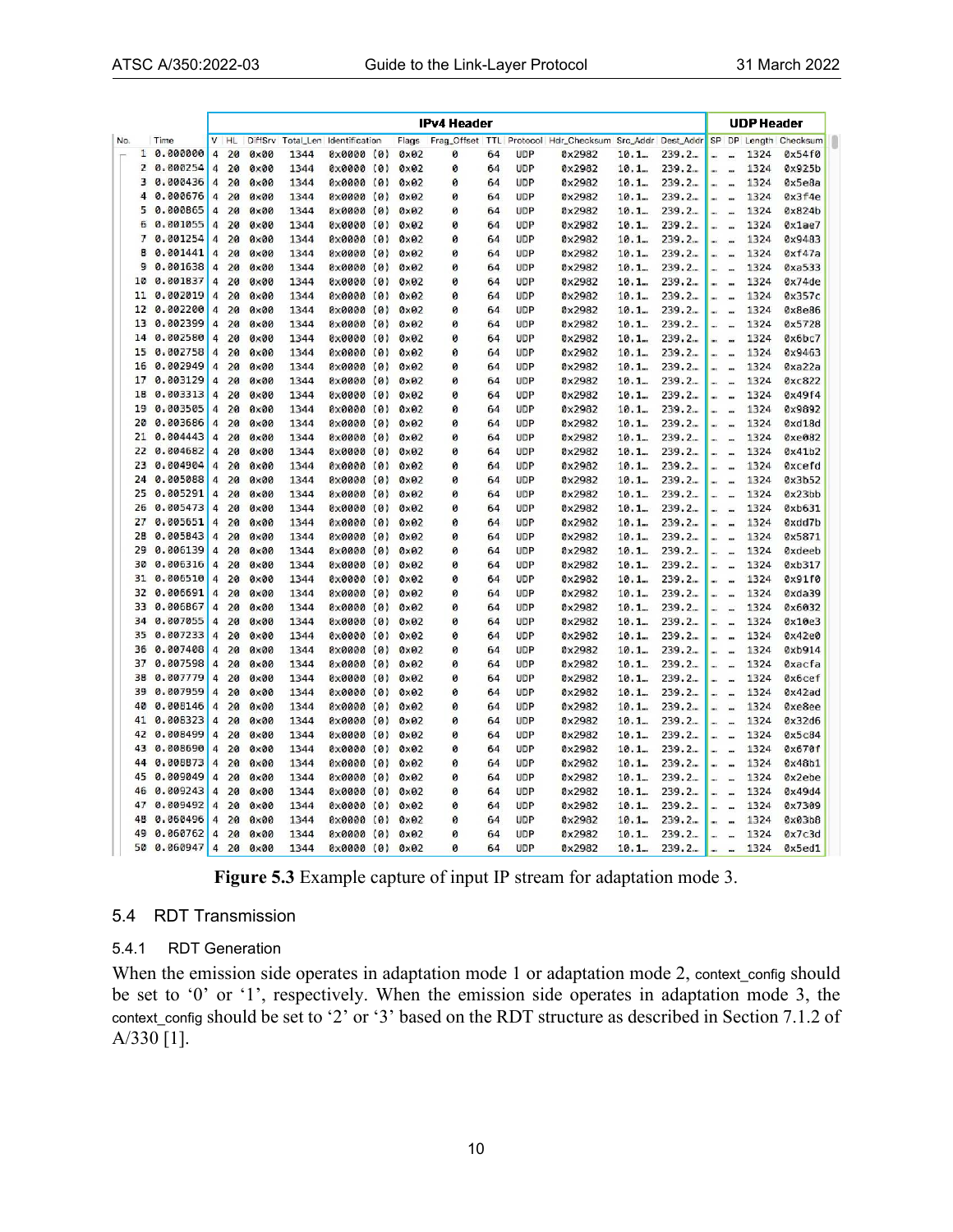#### <span id="page-14-0"></span>5.4.2 RDT Transmission Mode Selection

When the Catalog RDT is used, the Catalog RDT should be transmitted via the PLP in which the LMT is transmitted. This allows the LMT and Catalog RDT to be acquired at the same time.

#### <span id="page-14-1"></span>5.4.3 ROHC Initialization and Refresh

The ROHC standard [0](#page-20-3) requires periodic initialization and refresh of the context. This is related to the IR packet generation and RDT repeat rate.

The ROHC standard specifies the periodic refresh of the context initialization. In ATSC 3.0, only the unidirectional mode of ROHC is used, and therefore, periodic initialization should be specified. When a periodic refresh has occurred, the related RDT should be sent immediately. In order to send the RDT at the Real Time Service RAP, the ROHC initialization and refresh period should be the same as the Real Time Service RAP period. If there is no shorter period for initialization and refresh, then 5 seconds should be used as the initialization period. Therefore, ROHC initialization should be aligned with the periodic RDT transmissions.

#### <span id="page-14-2"></span>5.4.4 RDT Retransmission

RDT should be transmitted at a Real Time Service RAP, but it can be retransmitted between the Real Time Service RAPs due to quick acquisition of signaling included in RDT. In this case, if the duration of the PHY frame is shorter than the Real Time Service RAP, it is recommended that the retransmission of RDT should be once per PHY frame. It is also recommended that the retransmitted RDT is located in a position where it can be acquired quickly.

#### <span id="page-14-7"></span><span id="page-14-3"></span>**6. RECOMMENDATIONS FOR PACKET ENCAPSULATION**

This section provides recommendations for encapsulation and packet format.

#### <span id="page-14-4"></span>6.1 LMT Encapsulation

For efficient transmission of LMT, segmentation and concatenation should not be used for LMT.

#### <span id="page-14-5"></span>6.2 RDT Encapsulation

#### <span id="page-14-6"></span>6.2.1 Encapsulation of Catalog RDT

For the Catalog RDT, concatenation should be used for multiple RDT transmissions at the Real Time Service RAP periods. According to A/330 [\[1\],](#page-4-4) an RDT can contain context information for only one PLP. When concatenation is used, context information for multiple PLPs can be delivered at the same time. [Figure 6.1](#page-15-2) shows an example of an ALP packet which contains a Catalog RDT. In this example, it is assumed that there are four PLPs and one RDT is generated for each PLP. The Additional Header for Signaling Information should be common for all RDTs in the payload.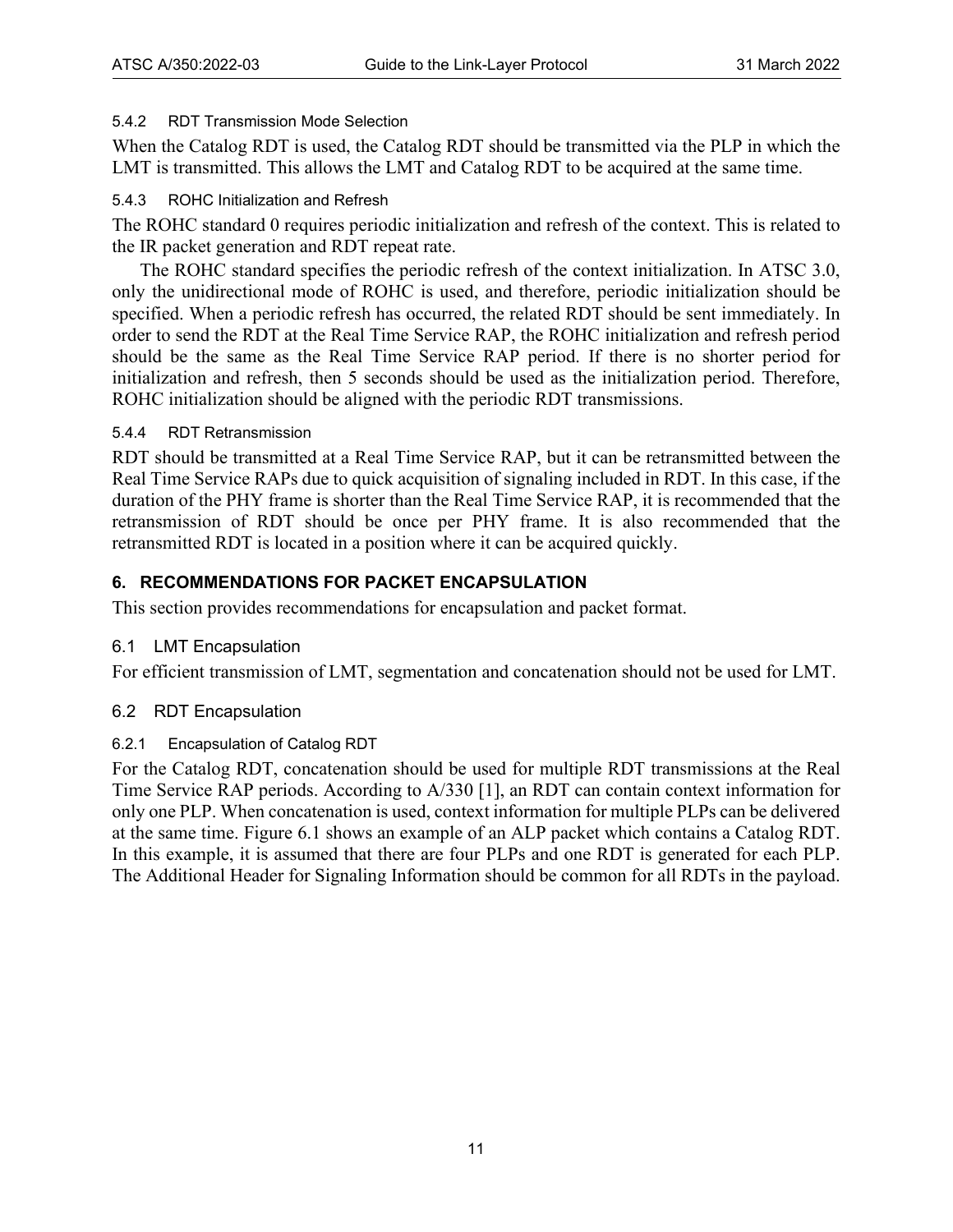



#### <span id="page-15-2"></span><span id="page-15-0"></span>**7. GUIDELINES FOR IP HEADER DECOMPRESSION**

#### <span id="page-15-1"></span>7.1 Synchronization Between RDT and Compressed Packet Flows

[Table 7.1](#page-16-1) shows the detailed representation of the input stream as shown in [Figure 5.3.](#page-13-2) In this section, there are several examples of IP header decompression assuming that this input stream is compressed and transmitted. From the ROHC operation, sequence numbers are assigned starting with '760' (0x02F8).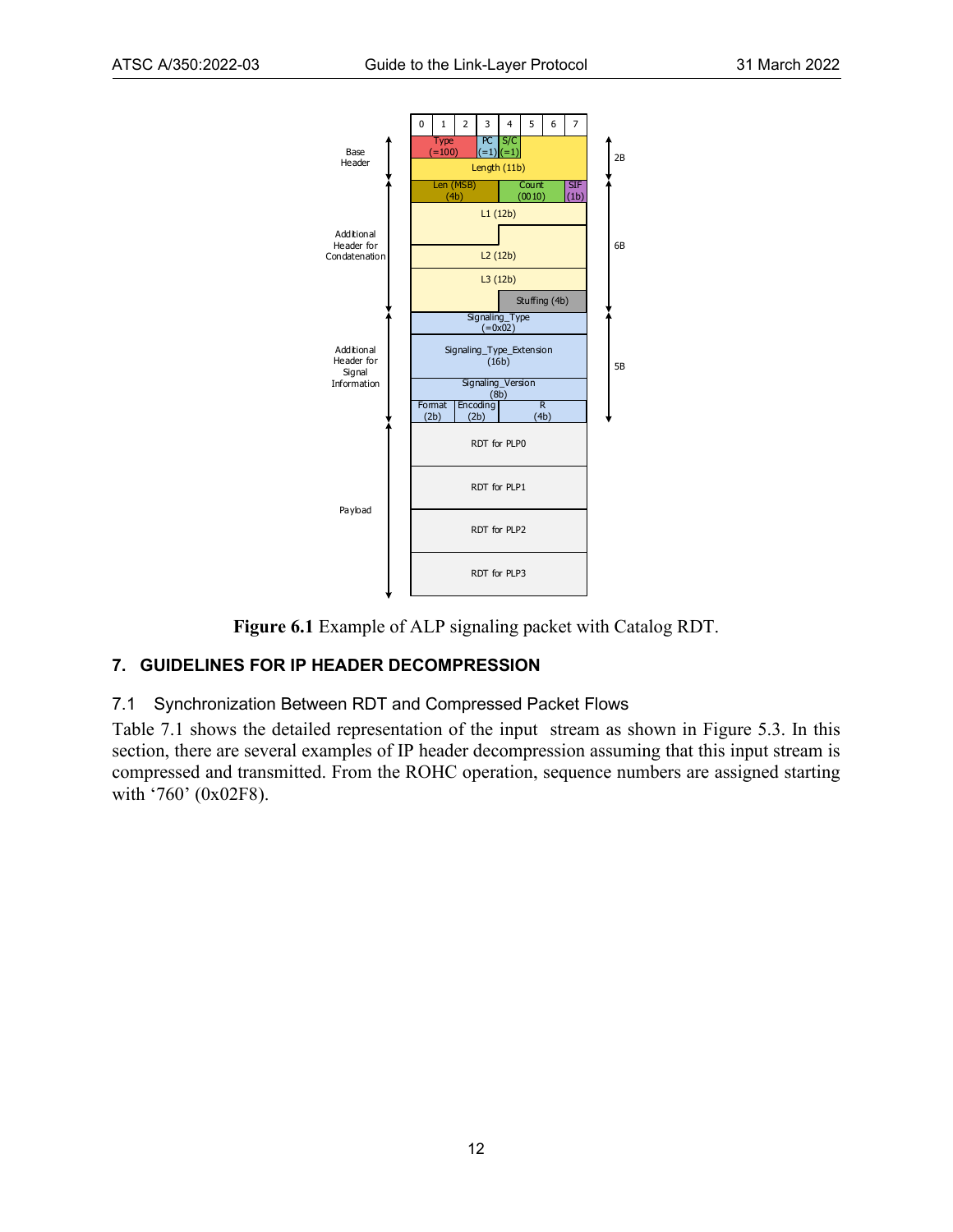<span id="page-16-1"></span>

| Order                   | Packet IP header (Hex)                   | <b>UDP header (Hex)</b> | SN (Dec) | SN (Hex) |
|-------------------------|------------------------------------------|-------------------------|----------|----------|
| 1                       | 4500054000004000401129820A7D119EEFFF0011 | 93713323052C54F0        | 760      | 02F8     |
| $\overline{\mathbf{c}}$ | 4500054000004000401129820A7D119EEFFF0011 | 93713323052C925B        | 761      | 02F9     |
| 3                       | 4500054000004000401129820A7D119EEFFF0011 | 93713323052C5E8A        | 762      | 02FA     |
| 4                       | 4500054000004000401129820A7D119EEFFF0011 | 93713323052C3F4E        | 763      | 02FB     |
|                         | 4500054000004000401129820A7D119EEFFF0011 | 93713323052C824B        | 764      | 02FC     |
| 5<br>6                  | 4500054000004000401129820A7D119EEFFF0011 | 93713323052C1AE7        | 765      | 02FD     |
| $\overline{7}$          | 4500054000004000401129820A7D119EEFFF0011 | 93713323052C9483        | 766      | 02FE     |
| 8                       | 4500054000004000401129820A7D119EEFFF0011 | 93713323052CF47A        | 767      | 02FF     |
| 9                       | 4500054000004000401129820A7D119EEFFF0011 | 93713323052CA533        | 768      | 0300     |
| 10                      | 4500054000004000401129820A7D119EEFFF0011 | 93713323052C74DE        | 769      | 0301     |
| 11                      | 4500054000004000401129820A7D119EEFFF0011 | 93713323052C357C        | 770      | 0302     |
| 12                      | 4500054000004000401129820A7D119EEFFF0011 | 93713323052C8E86        | 771      | 0303     |
| 13                      | 4500054000004000401129820A7D119EEFFF0011 | 93713323052C5728        | 772      | 0304     |
| 14                      | 4500054000004000401129820A7D119EEFFF0011 | 93713323052C6BC7        | 773      | 0305     |
| 15                      | 4500054000004000401129820A7D119EEFFF0011 | 93713323052C9463        | 774      | 0306     |
| 16                      |                                          |                         | 775      | 0307     |
|                         | 4500054000004000401129820A7D119EEFFF0011 | 93713323052CA22A        |          |          |
| 17                      | 4500054000004000401129820A7D119EEFFF0011 | 93713323052CC822        | 776      | 0308     |
| 18                      | 4500054000004000401129820A7D119EEFFF0011 | 93713323052C49F4        | 777      | 0309     |
| 19                      | 4500054000004000401129820A7D119EEFFF0011 | 93713323052C9892        | 778      | 030A     |
| 20                      | 4500054000004000401129820A7D119EEFFF0011 | 93713323052CD18D        | 779      | 030B     |
| 21                      | 4500054000004000401129820A7D119EEFFF0011 | 93713323052CE082        | 780      | 030C     |
| 22                      | 4500054000004000401129820A7D119EEFFF0011 | 93713323052C41B2        | 781      | 030D     |
| 23                      | 4500054000004000401129820A7D119EEFFF0011 | 93713323052CCEFD        | 782      | 030E     |
| 24                      | 4500054000004000401129820A7D119EEFFF0011 | 93713323052C3B52        | 783      | 030F     |
| 25                      | 4500054000004000401129820A7D119EEFFF0011 | 93713323052C23BB        | 784      | 0310     |
| 26                      | 4500054000004000401129820A7D119EEFFF0011 | 93713323052CB631        | 785      | 0311     |
| 27                      | 4500054000004000401129820A7D119EEFFF0011 | 93713323052CDD7B        | 786      | 0312     |
| 28                      | 4500054000004000401129820A7D119EEFFF0011 | 93713323052C5871        | 787      | 0313     |
| 29                      | 4500054000004000401129820A7D119EEFFF0011 | 93713323052CDEEB        | 788      | 0314     |
| 30                      | 4500054000004000401129820A7D119EEFFF0011 | 93713323052CB317        | 789      | 0315     |
| 31                      | 4500054000004000401129820A7D119EEFFF0011 | 93713323052C91F0        | 790      | 0316     |
| 32                      | 4500054000004000401129820A7D119EEFFF0011 | 93713323052CDA39        | 791      | 0317     |
| 33                      | 4500054000004000401129820A7D119EEFFF0011 | 93713323052C6032        | 792      | 0318     |
| 34                      | 4500054000004000401129820A7D119EEFFF0011 | 93713323052C10E3        | 793      | 0319     |
| 35                      | 4500054000004000401129820A7D119EEFFF0011 | 93713323052C42E0        | 794      | 031A     |
| 36                      | 4500054000004000401129820A7D119EEFFF0011 | 93713323052CB914        | 795      | 031B     |
| 37                      | 4500054000004000401129820A7D119EEFFF0011 | 93713323052CACFA        | 796      | 031C     |
| 38                      | 4500054000004000401129820A7D119EEFFF0011 | 93713323052C6CEF        | 797      | 031D     |
| 39                      | 4500054000004000401129820A7D119EEFFF0011 | 93713323052C42AD        | 798      | 031E     |
| 40                      | 4500054000004000401129820A7D119EEFFF0011 | 93713323052CE8EE        | 799      | 031F     |
| 41                      | 4500054000004000401129820A7D119EEFFF0011 | 93713323052C32D6        | 800      | 0320     |
| 42                      | 4500054000004000401129820A7D119EEFFF0011 | 93713323052C5C84        | 801      | 0321     |
| 43                      | 4500054000004000401129820A7D119EEFFF0011 | 93713323052C670F        | 802      | 0322     |
| 44                      | 4500054000004000401129820A7D119EEFFF0011 | 93713323052C48B1        | 803      | 0323     |
| 45                      | 4500054000004000401129820A7D119EEFFF0011 | 93713323052C2EBE        | 804      | 0324     |
| 46                      | 4500054000004000401129820A7D119EEFFF0011 | 93713323052C49D4        | 805      | 0325     |
| 47                      | 4500054000004000401129820A7D119EEFFF0011 | 93713323052C7309        | 806      | 0326     |
| 48                      | 4500054000004000401129820A7D119EEFFF0011 | 93713323052C03B8        | 807      | 0327     |
| 49                      | 4500054000004000401129820A7D119EEFFF0011 | 93713323052C7C3D        | 808      | 0328     |
| 50                      | 4500054000004000401129820A7D119EEFFF0011 | 93713323052C5ED1        | 809      | 0329     |
|                         |                                          |                         |          |          |
|                         |                                          |                         |          |          |

**Table 7.1** Example of IP/UDP Stream for IP Header Compression

<span id="page-16-0"></span>7.1.1 RDT Synchronization in Receiver for Adaptation Mode 2

In this section, recommendations and an example of synchronization between RDT and compressed packets in adaptation mode 2 are provided, including a working example.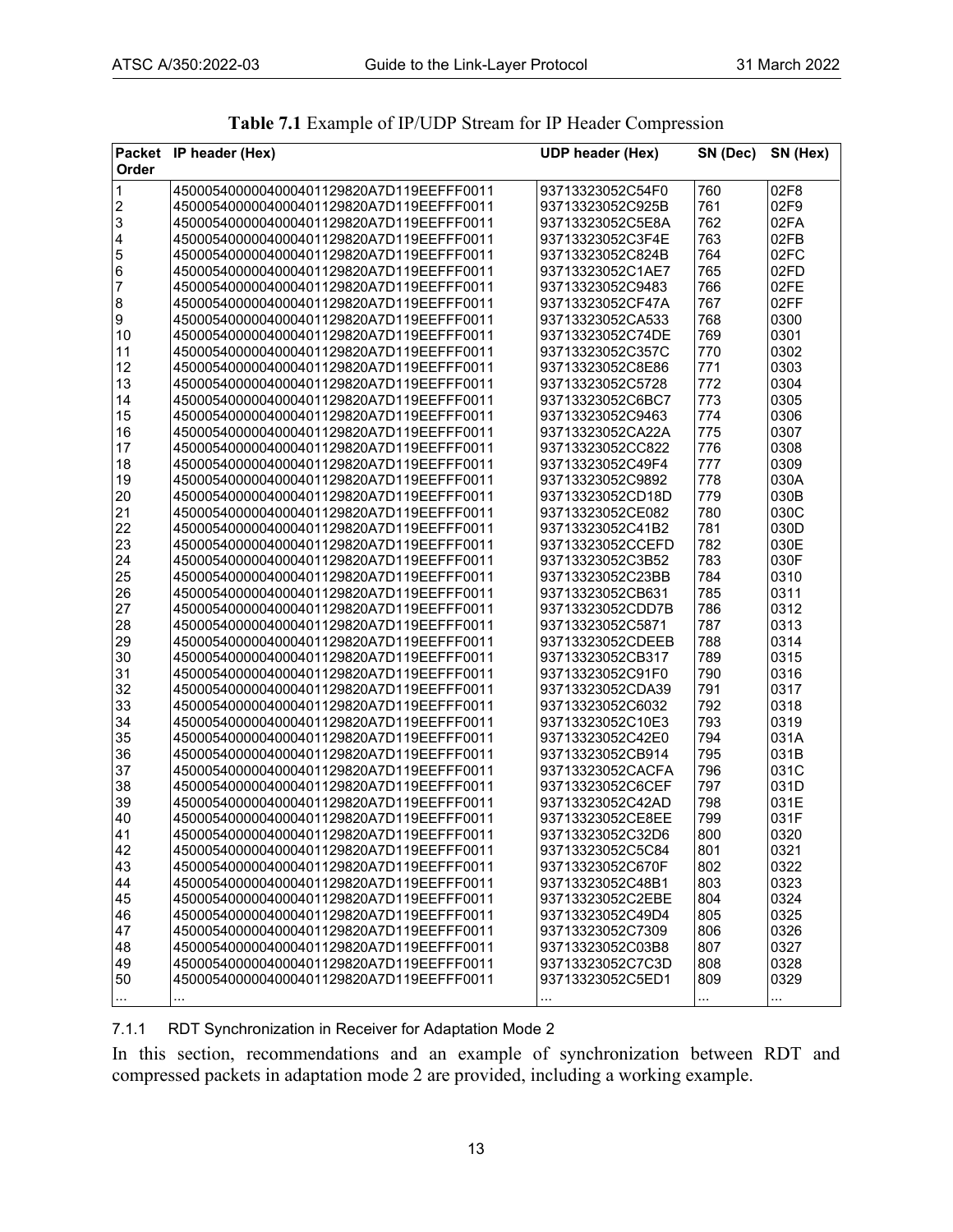<span id="page-17-0"></span>[Table 7.2 s](#page-17-0)hows the detailed representation of the example compressed stream when adaptation mode 2 is used. In this compressed stream, it is assumed that IR-DYN packets are generated at the first packet and the 30th packet. Additionally, it is assumed that the assigned CID is '0' and compressed packets are of the UO-0 packet type.

| Packet SN<br>Order                                                                                                                                                                                                                                                                                                      | (Hex)                                                                                                                                                                                                                                                                                                                                                                                                        | <b>CRC</b><br>$(8-bit)$ | <b>IR-DYN Header (Hex)</b>                           | SN_LSB CRC<br>$(4-bit)$                                                                                                                                                                                                                                                                                                                                          | $(3-bit)$ (Hex)                                                                                                                                                                                                                                                                                                                                                                                                  | <b>UO-0 Header</b>                                                                                                                                                                                                                                                                               |
|-------------------------------------------------------------------------------------------------------------------------------------------------------------------------------------------------------------------------------------------------------------------------------------------------------------------------|--------------------------------------------------------------------------------------------------------------------------------------------------------------------------------------------------------------------------------------------------------------------------------------------------------------------------------------------------------------------------------------------------------------|-------------------------|------------------------------------------------------|------------------------------------------------------------------------------------------------------------------------------------------------------------------------------------------------------------------------------------------------------------------------------------------------------------------------------------------------------------------|------------------------------------------------------------------------------------------------------------------------------------------------------------------------------------------------------------------------------------------------------------------------------------------------------------------------------------------------------------------------------------------------------------------|--------------------------------------------------------------------------------------------------------------------------------------------------------------------------------------------------------------------------------------------------------------------------------------------------|
| $\mathbf{1}$<br>2<br>3<br>4<br>5<br>6<br>$\overline{7}$<br>8<br>9<br>10<br>11<br>12<br>13<br>14<br>15<br>16<br>17<br>18<br>19<br>20<br>21<br>22<br>23<br>24<br>25<br>26<br>27<br>28<br>29<br>30<br>31<br>32<br>33<br>34<br>35<br>36<br>37<br>38<br>39<br>40<br>41<br>42<br>43<br>44<br>45<br>46<br>47<br>48<br>49<br>50 | 02F8<br>02F9<br>02FA<br>02FB<br>02FC<br>02FD<br>02FE<br>02FF<br>0300<br>0301<br>0302<br>0303<br>0304<br>0305<br>0306<br>0307<br>0308<br>0309<br>030A<br>030B<br>030C<br>030D<br>030E<br>030F<br>0310<br>0311<br>0312<br>0313<br>0314<br>0315<br>0316<br>0317<br>0318<br>0319<br>031A<br>031B<br>031C<br>031D<br>031E<br>031F<br>0320<br>0321<br>0322<br>0323<br>0324<br>0325<br>0326<br>0327<br>0328<br>0329 | D7<br>91                | F802D7004000008054F002F8<br>F802910040000080B3170315 | 9<br>A<br>B<br>C<br>D<br>E<br>F<br>0<br>1<br>$\overline{c}$<br>3<br>4<br>5<br>6<br>$\overline{7}$<br>8<br>9<br>A<br>B<br>C<br>D<br>E<br>F<br>$\mathbf 0$<br>$\mathbf{1}$<br>$\overline{c}$<br>3<br>$\overline{\mathbf{A}}$<br>6<br>$\overline{7}$<br>8<br>9<br>Α<br>B<br>C<br>D<br>E<br>F<br>$\pmb{0}$<br>1<br>$\overline{c}$<br>3<br>4<br>5<br>6<br>7<br>8<br>9 | 6<br>5<br>$\overline{c}$<br>5<br>3<br>0<br>1<br>6<br>7<br>1<br>3<br>3<br>0<br>5<br>3<br>$\overline{c}$<br>0<br>0<br>0<br>3<br>$\mathbf{1}$<br>4<br>$\overline{\mathbf{c}}$<br>$\overline{\mathbf{4}}$<br>6<br>3<br>5<br>5<br>$\frac{2}{2}$<br>0<br>3<br>1<br>$\overline{\mathbf{c}}$<br>0<br>3<br>4<br>5<br>$\mathbf 0$<br>$\overline{\mathbf{c}}$<br>5<br>4<br>5<br>3<br>7<br>1<br>7<br>$\overline{\mathbf{c}}$ | 4E<br>55<br>5A<br>65<br>6B<br>70<br>79<br>06<br>0F<br>11<br>1B<br>23<br>28<br>35<br>3B<br>42<br>48<br>50<br>58<br>63<br>69<br>74<br>7A<br>04<br>0E<br>13<br>1D<br>25<br>32<br>3A<br>40<br>4B<br>51<br>5A<br>60<br>6B<br>74<br>7D<br>00<br>0A<br>15<br>1C<br>25<br>2B<br>37<br>39<br>47<br>4A<br> |

|  | Table 7.2 Example of Compressed IP Stream (Adaptation Mode 2) |  |  |
|--|---------------------------------------------------------------|--|--|
|  |                                                               |  |  |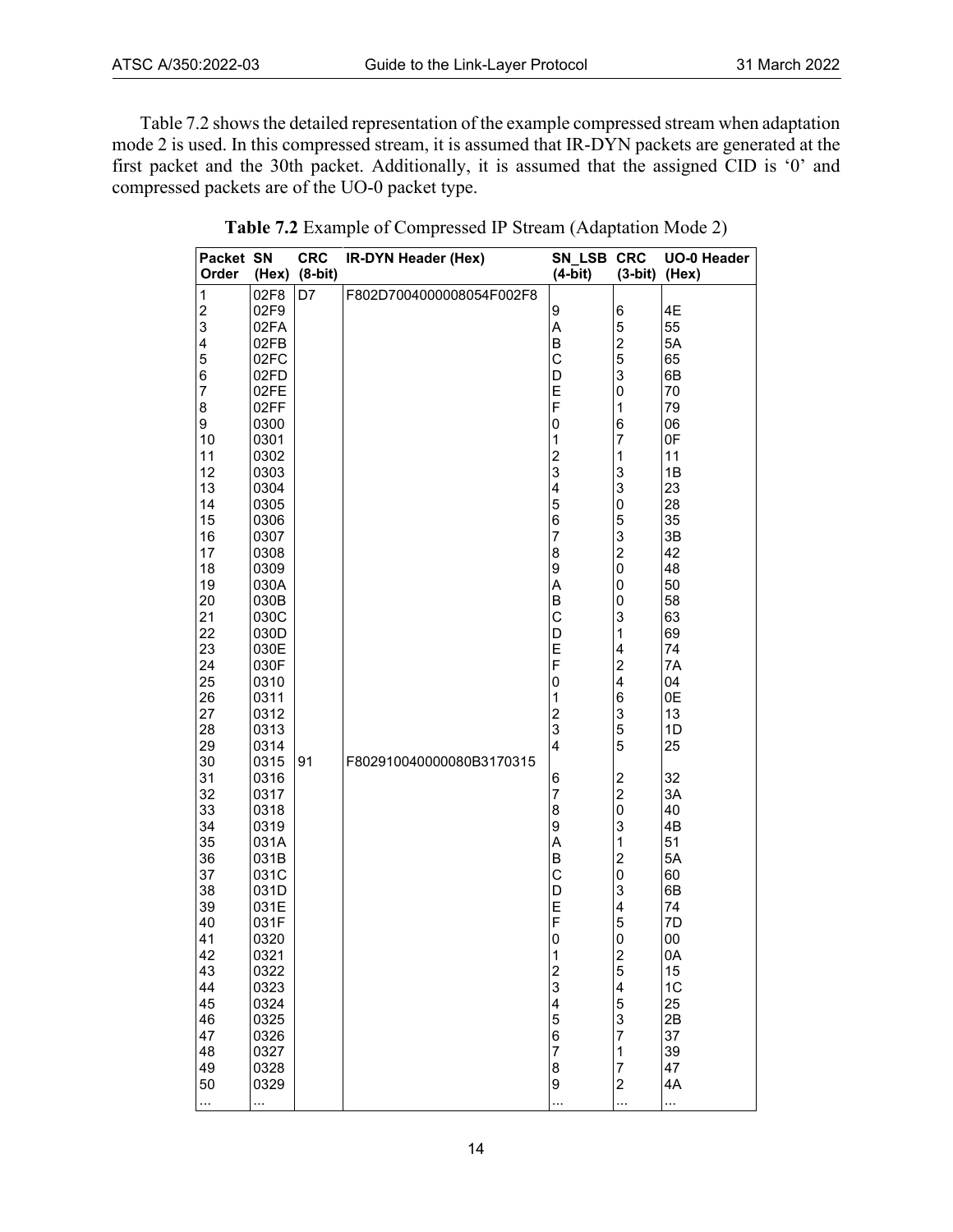<span id="page-18-1"></span>From this packet stream, the RDT can be generated and transmitted in packet 1 and packet 30, and the static chain is shown in [Table 7.3.](#page-18-1)

| Static chain (Hex)<br>⊺Packet Order |                              |  |  |  |  |  |
|-------------------------------------|------------------------------|--|--|--|--|--|
|                                     | 40110A7D119EEFFF001193713323 |  |  |  |  |  |
| 30                                  | 40110A7D119EEFFF001193713323 |  |  |  |  |  |

**Table 7.3** Example of Static Chain for RDT

When the packet stream as shown in [Table 7.2](#page-17-0) and the RDT including the context information as shown in [Table 7.3](#page-18-1) are received from separate PLPs, the receiver should perform a synchronization procedure to start the decompression procedure.

In case of adaptation mode 2, it is simple to synchronize between the RDT and a compressed packet stream. First, the receiver has to check the static chain from the received RDT. Next, the receiver has to detect the presence of an IR-DYN packet in the compressed packet stream. In this example, the receiver can detect packet 1 as an IR-DYN packet.

Subsequently, the receiver can recover the original IP header temporally and perform validation using the CRC. If CRC validation passes, synchronization can be considered successful.

If packet 1 is missed due to reception error, the receiver can attempt to perform decompression as described above using packet 30. The packets which are received prior to packet 30 cannot be decompressed in adaptation mode 2.

#### <span id="page-18-0"></span>7.1.2 RDT Synchronization in Receiver for Adaptation Mode 3

In this section, recommendations and an example of synchronization between RDT and compressed packets in adaptation mode 3 are provided, including a working example.

[Table 7.4](#page-19-0) shows the detailed representation of the example input stream as shown in [Figure](#page-13-2)  [5.3.](#page-13-2) Additionally, compressed packet headers are listed based on the input stream. In this compressed stream, it is assumed that the assigned CID is '0' and compressed packets are of the UO-0 packet type.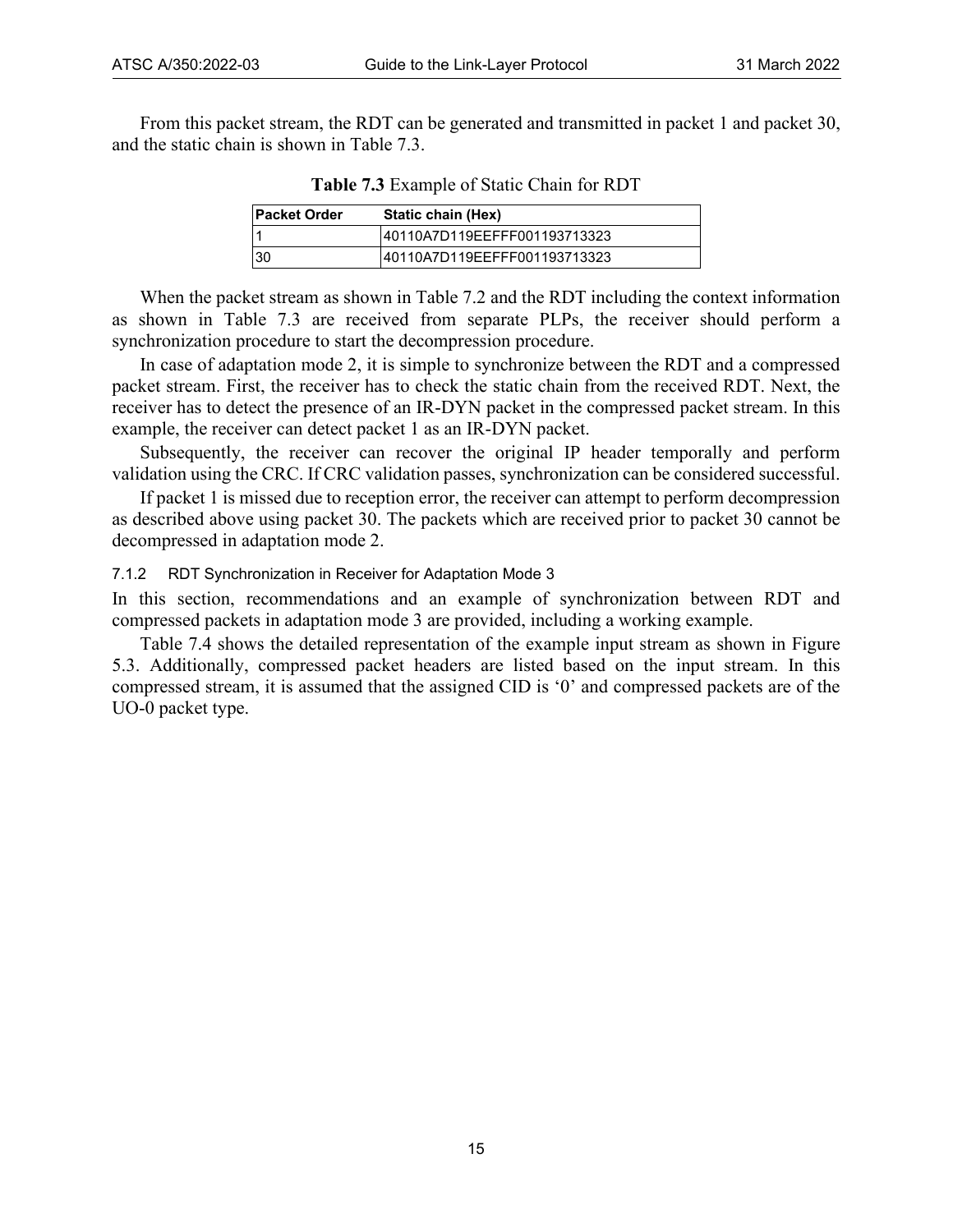| <b>PacketOrder</b>      | SN (Hex) | SN_LSB (4-bit)          | CRC (3-bit)             | <b>UO-0 (Hex)</b> |
|-------------------------|----------|-------------------------|-------------------------|-------------------|
| $\mathbf{1}$            | 02F8     | 8                       | 0                       | 40                |
| $\overline{\mathbf{c}}$ | 02F9     | 9                       | 6                       | 4E                |
| 3                       | 02FA     | Α                       | 5                       | 55                |
| 4                       | 02FB     | В                       | $\overline{c}$          | 5A                |
|                         |          |                         |                         |                   |
| 5                       | 02FC     | C                       | 5                       | 65                |
| 6                       | 02FD     | D                       | 3                       | 6B                |
| $\overline{7}$          | 02FE     | Ε                       | 0                       | 70                |
| 8                       | 02FF     | F                       | 1                       | 79                |
| 9                       | 0300     | 0                       | 6                       | 06                |
| 10                      | 0301     | 1                       | 7                       | 0F                |
| 11                      | 0302     | $\overline{c}$          | $\mathbf 1$             | 11                |
| 12                      | 0303     | 3                       | 3                       | 1B                |
| 13                      | 0304     | 4                       | 3                       | 23                |
| 14                      | 0305     | 5                       | 0                       | 28                |
| 15                      | 0306     | 6                       | 5                       | 35                |
| 16                      | 0307     | 7                       | 3                       | 3B                |
|                         |          |                         |                         |                   |
| 17                      | 0308     | 8                       | $\overline{c}$          | 42                |
| 18                      | 0309     | 9                       | 0                       | 48                |
| 19                      | 030A     | Α                       | 0                       | 50                |
| 20                      | 030B     | B                       | 0                       | 58                |
| 21                      | 030C     | C                       | 3                       | 63                |
| 22                      | 030D     | D                       | 1                       | 69                |
| 23                      | 030E     | Ε                       | 4                       | 74                |
| 24                      | 030F     | F                       | $\overline{\mathbf{c}}$ | 7A                |
| 25                      | 0310     | 0                       | 4                       | 04                |
| 26                      | 0311     | $\mathbf 1$             | 6                       | 0E                |
| 27                      | 0312     | $\overline{\mathbf{c}}$ | 3                       | 13                |
| 28                      | 0313     | 3                       | 5                       | 1D                |
| 29                      | 0314     | 4                       | 5                       | 25                |
| 30                      | 0315     | 5                       | $\mathbf 1$             | 29                |
| 31                      | 0316     | 6                       | $\overline{c}$          | 32                |
| 32                      | 0317     | 7                       | $\overline{c}$          | 3A                |
| 33                      | 0318     | 8                       | 0                       | 40                |
| 34                      | 0319     | 9                       | 3                       | 4B                |
| 35                      |          |                         | 1                       | 51                |
|                         | 031A     | Α                       |                         |                   |
| 36                      | 031B     | В                       | 2                       | 5A                |
| 37                      | 031C     | C                       | 0                       | 60                |
| 38                      | 031D     | D                       | 3                       | 6B                |
| 39                      | 031E     | E                       | 4                       | 74                |
| 40                      | 031F     | F                       | 5                       | 7D                |
| 41                      | 0320     | 0                       | 0                       | 00                |
| 42                      | 0321     | 1                       | $\overline{2}$          | 0A                |
| 43                      | 0322     | $\overline{\mathbf{c}}$ | 5                       | 15                |
| 44                      | 0323     | 3                       | 4                       | 1 <sup>C</sup>    |
| 45                      | 0324     | 4                       | 5                       | 25                |
| 46                      | 0325     | 5                       | 3                       | 2B                |
| 47                      | 0326     | 6                       | 7                       | 37                |
| 48                      | 0327     | 7                       | 1                       | 39                |
| 49                      | 0328     | 8                       | 7                       | 47                |
| 50                      | 0329     | 9                       | 2                       | 4A                |
|                         |          |                         |                         |                   |

<span id="page-19-0"></span>**Table 7.4** Example of Compressed IP Stream (Adaptation Mode 3)

From this packet stream, the RDT can be generated using packet 1 and the static chain and dynamic chain are shown in [Table 7.5.](#page-20-1)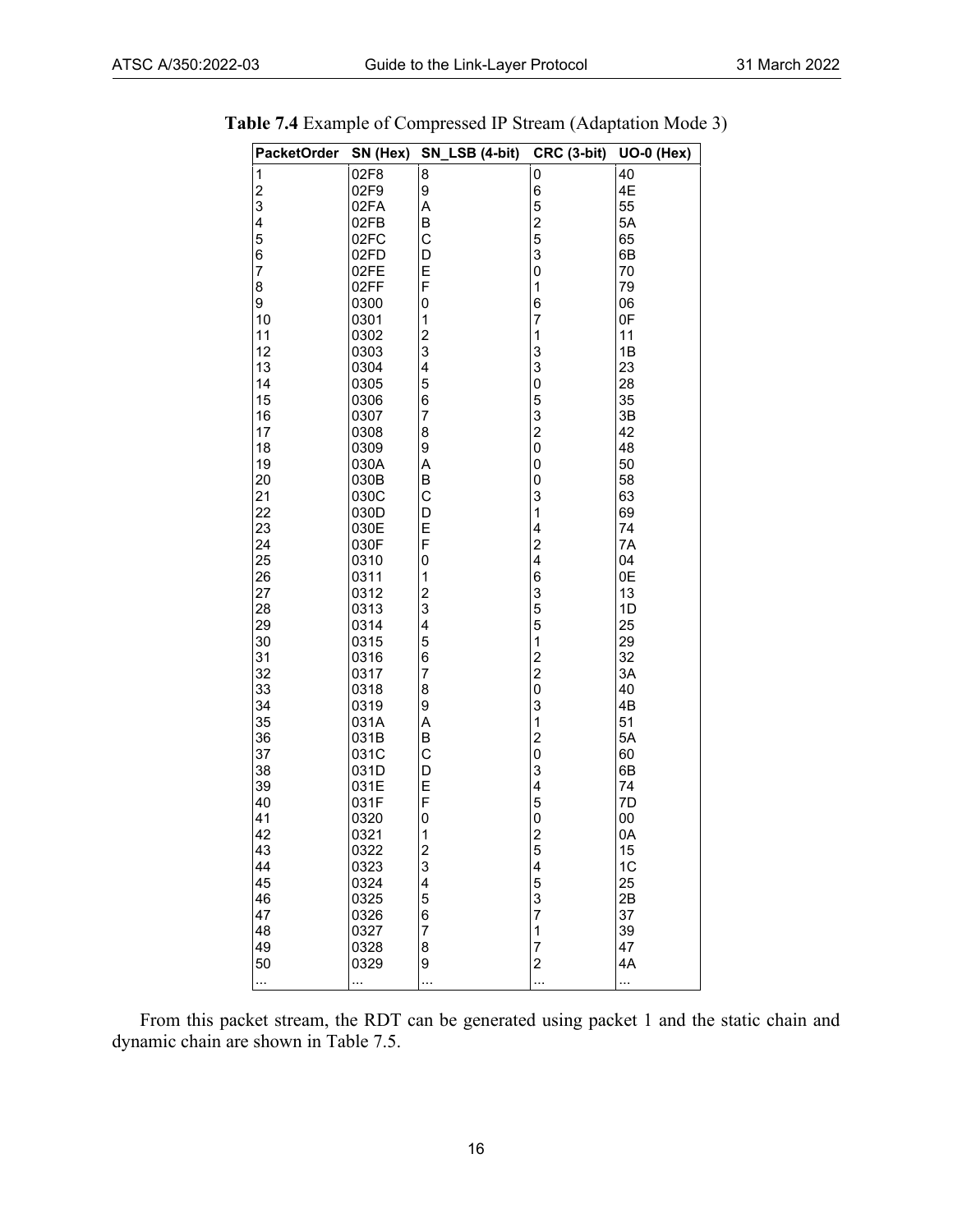|  | Table 7.5 Example of Static Chain and Dynamic Chain for RDT |  |  |  |  |  |
|--|-------------------------------------------------------------|--|--|--|--|--|
|  |                                                             |  |  |  |  |  |

<span id="page-20-1"></span>

| ∣Packet Order | Static chain (Hex)           | Dynamic chain (Hex) |
|---------------|------------------------------|---------------------|
|               | 40110A7D119EEFFF001193713323 | 004000008054F002F8  |

When the packet stream as shown in [Table 7.4](#page-19-0) and the RDT including the context information as shown in [Table 7.5](#page-20-1) are received from separate PLPs, the receiver should perform a synchronization procedure to start the decompression procedure.

First, the receiver has to check the sequence number from the dynamic chain, which in this example has the value '0x02F8'. Based on this sequence number, the receiver has to verify that the four LSBs of the SN are '0x8'. From [Table 7.4,](#page-19-0) these packet numbers are 1, 17, 33, 49 and so on.

<span id="page-20-2"></span>Thereafter, the receiver can recover the original IP/UDP header temporally and attempt to perform validation using the CRC. From this example, the first passing CRC will be packet 1.

|          |          | Packet Order UO-0 (Hex) SN LSB (4-bit) SN (Hex) CRC (3-bit) CRC Result |          |          |          |
|----------|----------|------------------------------------------------------------------------|----------|----------|----------|
|          | 40       |                                                                        | 02F8     |          | Pass     |
|          | 42       |                                                                        | 0308     |          | Fail     |
| 33       | 40       |                                                                        | 0318     |          | Fail     |
| 49       |          |                                                                        | 0328     |          | Fail     |
| $\cdots$ | $\cdots$ | $\cdots$                                                               | $\cdots$ | $\cdots$ | $\cdots$ |

**Table 7.6** Example of CRC Check of Compressed Header

Based on the result shown i[n Table 7.6,](#page-20-2) the receiver can perform packet decompression starting from packet 1.

<span id="page-20-0"></span>7.1.3 Decompression Start without RDT Synchronization for Adaptation Mode 3

<span id="page-20-3"></span>According to the UDP standard [\[6\],](#page-4-7) UDP checksum is optional for IPv4. In this case, the UDP checksum field should be set to '0x00' as shown in [Table 7.7.](#page-21-0) When UDP checksum is not used, all the values of fields are the same except for the total length field of IP header, length field of UDP header and SN.

The value of CRC in ROHC packet depends on the total length field of IP header, length field of UDP header and SN. According to ROHC operation, the total length field and UDP length field are never transmitted from compressor to decompressor. Also, SN is assigned in the ROHC compressor. When UDP checksum is not used, RDT can be applied to any compressed packet. In this case, the decompressor can ignore the CRC failure for the fast decompression start, and the decompression procedure can be started at any position of the compressed packet.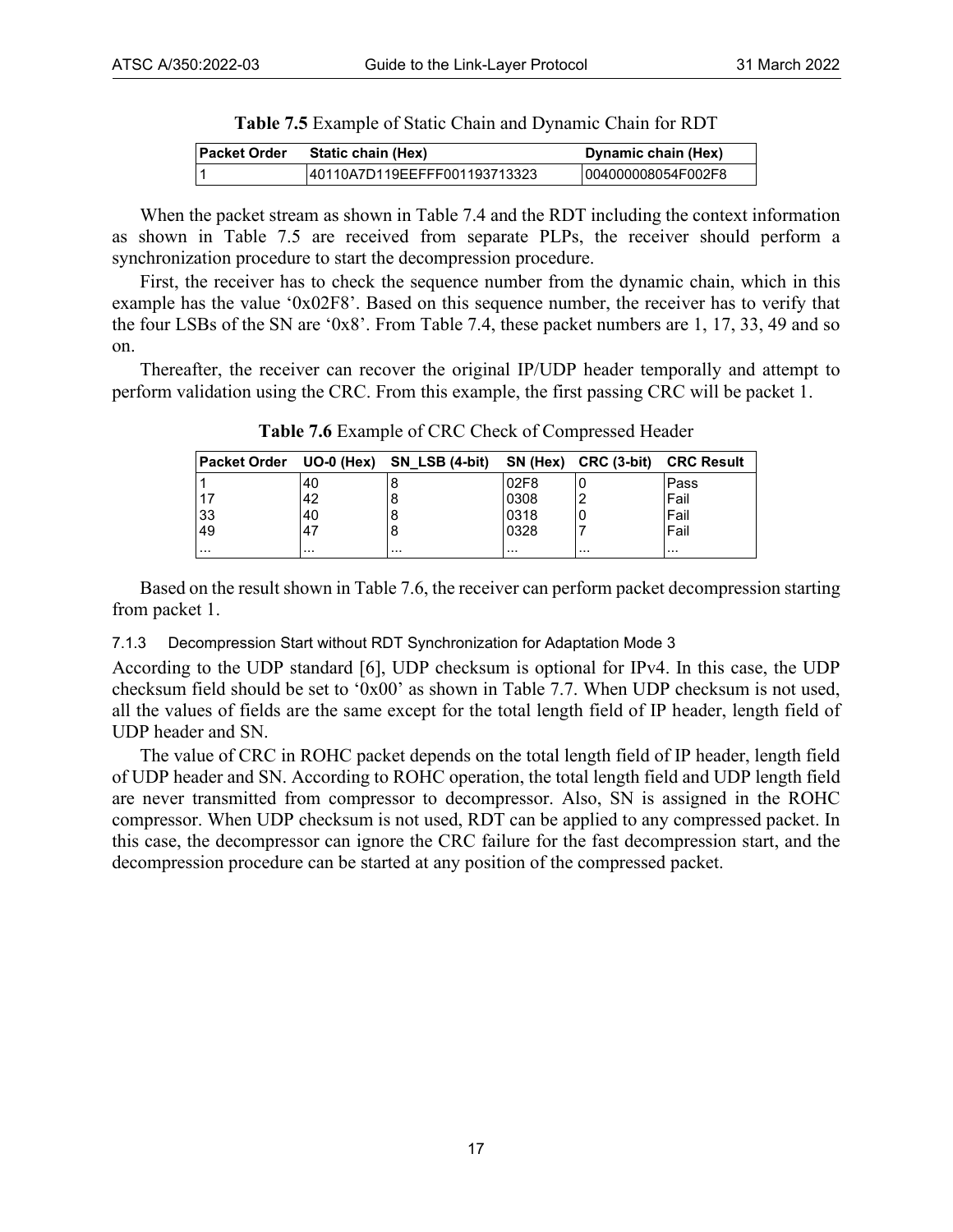<span id="page-21-0"></span>

| Order                   | Packet IP header (Hex)                   | UDP header (Hex) | <b>SN</b><br>(Hex) | SN LSB CRC<br>$(4-bit)$ | $(3-bit)$               | $UO-0$<br>Hex) |
|-------------------------|------------------------------------------|------------------|--------------------|-------------------------|-------------------------|----------------|
| 1                       | 4500054000004000401129820A7D119EEFFF0011 | 93713323052C0000 | 02F8               | 8                       | 0                       | 40             |
| $\overline{\mathbf{c}}$ | 4500054000004000401129820A7D119EEFFF0011 | 93713323052C0000 | 02F9               | 9                       | 6                       | 4E             |
| 3                       | 4500054000004000401129820A7D119EEFFF0011 | 93713323052C0000 | 02FA               | $\overline{A}$          | 5                       | 55             |
| 4                       | 4500054000004000401129820A7D119EEFFF0011 | 93713323052C0000 | 02FB               | $\sf B$                 | $\overline{\mathbf{c}}$ | 5A             |
| 5                       | 4500054000004000401129820A7D119EEFFF0011 | 93713323052C0000 | 02FC               | C                       | 5                       | 65             |
| 6                       | 4500054000004000401129820A7D119EEFFF0011 | 93713323052C0000 | 02FD               | D                       | 3                       | 6B             |
| 7                       | 4500054000004000401129820A7D119EEFFF0011 | 93713323052C0000 | 02FE               | E                       | $\pmb{0}$               | 70             |
| 8                       | 4500054000004000401129820A7D119EEFFF0011 | 93713323052C0000 | 02FF               | F                       | 1                       | 79             |
| 9                       | 4500054000004000401129820A7D119EEFFF0011 | 93713323052C0000 | 0300               | 0                       | 6                       | 06             |
| 10                      | 4500054000004000401129820A7D119EEFFF0011 | 93713323052C0000 | 0301               | $\mathbf{1}$            | 7                       | 0F             |
| 11                      | 4500054000004000401129820A7D119EEFFF0011 | 93713323052C0000 | 0302               | $\overline{\mathbf{c}}$ | 1                       | 11             |
| 12                      | 4500054000004000401129820A7D119EEFFF0011 | 93713323052C0000 | 0303               | 3                       | 3                       | 1B             |
| 13                      | 4500054000004000401129820A7D119EEFFF0011 | 93713323052C0000 | 0304               | 4                       | 3                       | 23             |
| 14                      | 4500054000004000401129820A7D119EEFFF0011 | 93713323052C0000 | 0305               | 5                       | $\pmb{0}$               | 28             |
|                         |                                          |                  |                    | 6                       |                         | 35             |
| 15                      | 4500054000004000401129820A7D119EEFFF0011 | 93713323052C0000 | 0306               |                         | 5                       |                |
| 16                      | 4500054000004000401129820A7D119EEFFF0011 | 93713323052C0000 | 0307               | 7                       | 3                       | 3B             |
| 17                      | 4500054000004000401129820A7D119EEFFF0011 | 93713323052C0000 | 0308               | 8                       | $\overline{c}$          | 42             |
| 18                      | 4500054000004000401129820A7D119EEFFF0011 | 93713323052C0000 | 0309               | $\boldsymbol{9}$        | $\boldsymbol{0}$        | 48             |
| 19                      | 4500054000004000401129820A7D119EEFFF0011 | 93713323052C0000 | 030A               | Α                       | 0                       | 50             |
| 20                      | 4500054000004000401129820A7D119EEFFF0011 | 93713323052C0000 | 030B               | $\mathsf B$             | 0                       | 58             |
| 21                      | 4500054000004000401129820A7D119EEFFF0011 | 93713323052C0000 | 030C               | $\mathsf{C}$            | 3                       | 63             |
| 22                      | 4500054000004000401129820A7D119EEFFF0011 | 93713323052C0000 | 030D               | D                       | $\mathbf{1}$            | 69             |
| 23                      | 4500054000004000401129820A7D119EEFFF0011 | 93713323052C0000 | 030E               | E                       | 4                       | 74             |
| 24                      | 4500054000004000401129820A7D119EEFFF0011 | 93713323052C0000 | 030F               | F                       | $\overline{\mathbf{c}}$ | 7A             |
| 25                      | 4500054000004000401129820A7D119EEFFF0011 | 93713323052C0000 | 0310               | $\mathbf 0$             | $\overline{4}$          | 04             |
| 26                      | 4500054000004000401129820A7D119EEFFF0011 | 93713323052C0000 | 0311               | 1                       | 6                       | 0E             |
| 27                      | 4500054000004000401129820A7D119EEFFF0011 | 93713323052C0000 | 0312               | 2                       | 3                       | 13             |
| 28                      | 4500054000004000401129820A7D119EEFFF0011 | 93713323052C0000 | 0313               | 3                       | 5                       | 1D             |
| 29                      | 4500054000004000401129820A7D119EEFFF0011 | 93713323052C0000 | 0314               | $\overline{\mathbf{4}}$ | 5                       | 25             |
| 30                      | 4500054000004000401129820A7D119EEFFF0011 | 93713323052C0000 | 0315               | 5                       | 1                       | 29             |
| 31                      | 4500054000004000401129820A7D119EEFFF0011 | 93713323052C0000 | 0316               | 6                       | $\overline{c}$          | 32             |
| 32                      | 4500054000004000401129820A7D119EEFFF0011 | 93713323052C0000 | 0317               | $\overline{7}$          | $\overline{c}$          | 3A             |
| 33                      | 4500054000004000401129820A7D119EEFFF0011 | 93713323052C0000 | 0318               | 8                       | 0                       | 40             |
| 34                      | 4500054000004000401129820A7D119EEFFF0011 | 93713323052C0000 | 0319               | $\boldsymbol{9}$        | 3                       | 4B             |
| 35                      | 4500054000004000401129820A7D119EEFFF0011 | 93713323052C0000 | 031A               | Α                       | 1                       | 51             |
| 36                      | 4500054000004000401129820A7D119EEFFF0011 | 93713323052C0000 | 031B               | $\sf B$                 | $\overline{c}$          | 5A             |
| 37                      | 4500054000004000401129820A7D119EEFFF0011 | 93713323052C0000 | 031C               | C                       | $\pmb{0}$               | 60             |
| 38                      | 4500054000004000401129820A7D119EEFFF0011 | 93713323052C0000 | 031D               | D                       | 3                       | 6B             |
| 39                      | 4500054000004000401129820A7D119EEFFF0011 | 93713323052C0000 | 031E               | E                       | 4                       | 74             |
| 40                      | 4500054000004000401129820A7D119EEFFF0011 | 93713323052C0000 | 031F               | $\mathsf F$             | 5                       | 7D             |
| 41                      | 4500054000004000401129820A7D119EEFFF0011 | 93713323052C0000 | 0320               | $\Omega$                | $\Omega$                | $00\,$         |
| 42                      | 4500054000004000401129820A7D119EEFFF0011 | 93713323052C0000 | 0321               | 1                       | $\overline{c}$          | 0A             |
| 43                      | 4500054000004000401129820A7D119EEFFF0011 | 93713323052C0000 | 0322               | $\overline{\mathbf{c}}$ | 5                       | 15             |
| 44                      | 4500054000004000401129820A7D119EEFFF0011 | 93713323052C0000 | 0323               | 3                       | 4                       | 1 <sup>C</sup> |
| 45                      | 4500054000004000401129820A7D119EEFFF0011 | 93713323052C0000 | 0324               | 4                       | 5                       | 25             |
| 46                      | 4500054000004000401129820A7D119EEFFF0011 | 93713323052C0000 | 0325               | 5                       | 3                       | 2B             |
| 47                      | 4500054000004000401129820A7D119EEFFF0011 | 93713323052C0000 | 0326               | 6                       | 7                       | 37             |
| 48                      | 4500054000004000401129820A7D119EEFFF0011 | 93713323052C0000 | 0327               | 7                       | 1                       | 39             |
| 49                      | 4500054000004000401129820A7D119EEFFF0011 | 93713323052C0000 | 0328               | 8                       | 7                       | 47             |
| 50                      | 4500054000004000401129820A7D119EEFFF0011 | 93713323052C0000 | 0329               | 9                       | $\boldsymbol{2}$        | 4A             |
|                         |                                          |                  |                    |                         |                         |                |
| $\ddotsc$               |                                          |                  |                    |                         |                         |                |

|  |  | <b>Table 7.7</b> Example of IP Header Compression (Without UDP Checksum) |  |
|--|--|--------------------------------------------------------------------------|--|
|  |  |                                                                          |  |

From this packet stream, the RDT can be generated using packet 1. The static chain and dynamic chain are shown in [Table 7.8.](#page-22-2)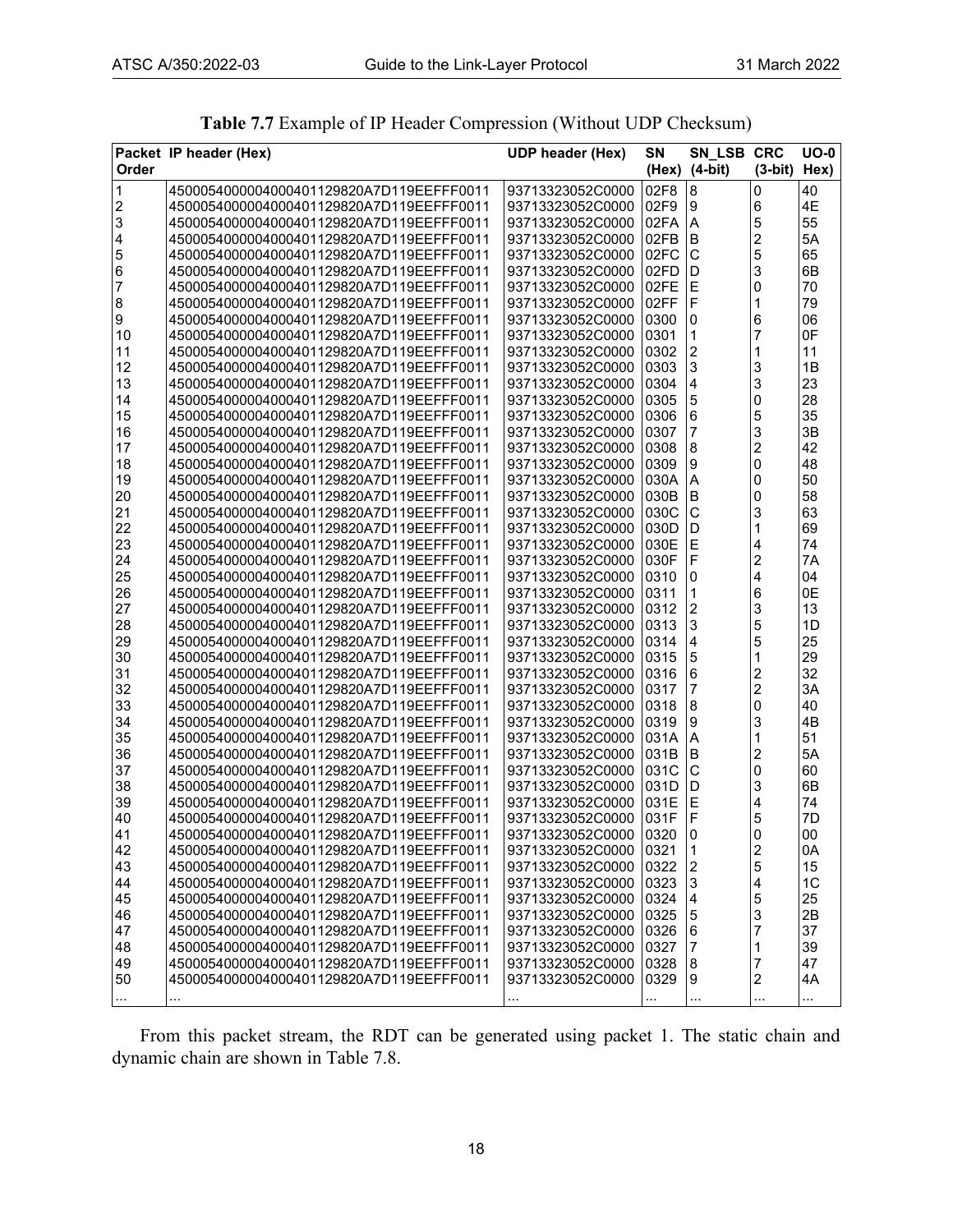<span id="page-22-2"></span>

|                     | <b>Table 7.0</b> Example of Static Chain and Dynamic Chain for KDT |                            |  |  |  |  |  |  |  |
|---------------------|--------------------------------------------------------------------|----------------------------|--|--|--|--|--|--|--|
| <b>Packet Order</b> | <b>Static Chain (Hex)</b>                                          | <b>Dynamic Chain (Hex)</b> |  |  |  |  |  |  |  |
|                     | 40110A7D119EEFFF001193713323                                       | 0040000080000002F8         |  |  |  |  |  |  |  |

**Table 7.8** Example of Static Chain and Dynamic Chain for RDT

When the packet stream as shown in [Table 7.7](#page-21-0) and the RDT including the context information as shown in [Table 7.8](#page-22-2) are received from separate PLPs, the receiver should perform a synchronization procedure to start the decompression procedure. If the received stream is errorfree, the synchronization and decompression operations are the same as in the example described in Section [7.1.2.](#page-18-0) However, when the compressed packet 1 is missed, this method will not work. Instead of waiting for the next RDT, the receiver can attempt to perform unsynchronized decompression.

First, the receiver has to check the sequence number from the dynamic chain, which in this example has the value '0x02F8'. Based on this sequence number, the receiver has to verify that the four LSBs of the SN are '0x8'. Assuming that packet 1 is missed, there will be no packet for which the CRC can pass. In this case, instead of packet 1, the receiver can attempt to recover the packet header using packet 2 and RDT. Additionally, because the four LSBs of SN are '0x9' in packet 2, the full length of SN can be converted as '0x02F9'.

Subsequently, the receiver can recover the original IP/UDP header temporally and attempt to perform validation using the CRC. From this example, the first passing CRC will be packet 2.

#### <span id="page-22-0"></span>7.2 Guidelines for ROHC Decoding

#### <span id="page-22-1"></span>7.2.1 Determination of IP-ID Behavior

There are only two cases of IP-ID behavior according to the restrictions in emission side, as specified in A/330 [\[1\]](#page-4-4) and A/331 [\[3\];](#page-4-6) unused IP-ID and sequential IP-ID cases. In a receiver, in order to determine the IP-ID behavior, dynamic chain should be obtained. For adaptation mode 1, dynamic chain can be obtained from IR/IR-DYN packets. For adaptation mode 2, dynamic chain can be obtained from IR-DYN packet. For adaptation mode 3, dynamic chain can be obtained from RDT signaling.

When the DF field in the obtained dynamic chain is '1', it can be considered that IP-ID is not used. Therefore, IP-ID decoding should be skipped and the IP-ID field in recovered IP packets should be set to default value (' $0x00$ '). When the DF field in the obtained dynamic chain is '0', it can be considered that sequential IP-ID is used. Therefore, offset IP-ID decoding should be performed to recover the original IP-ID.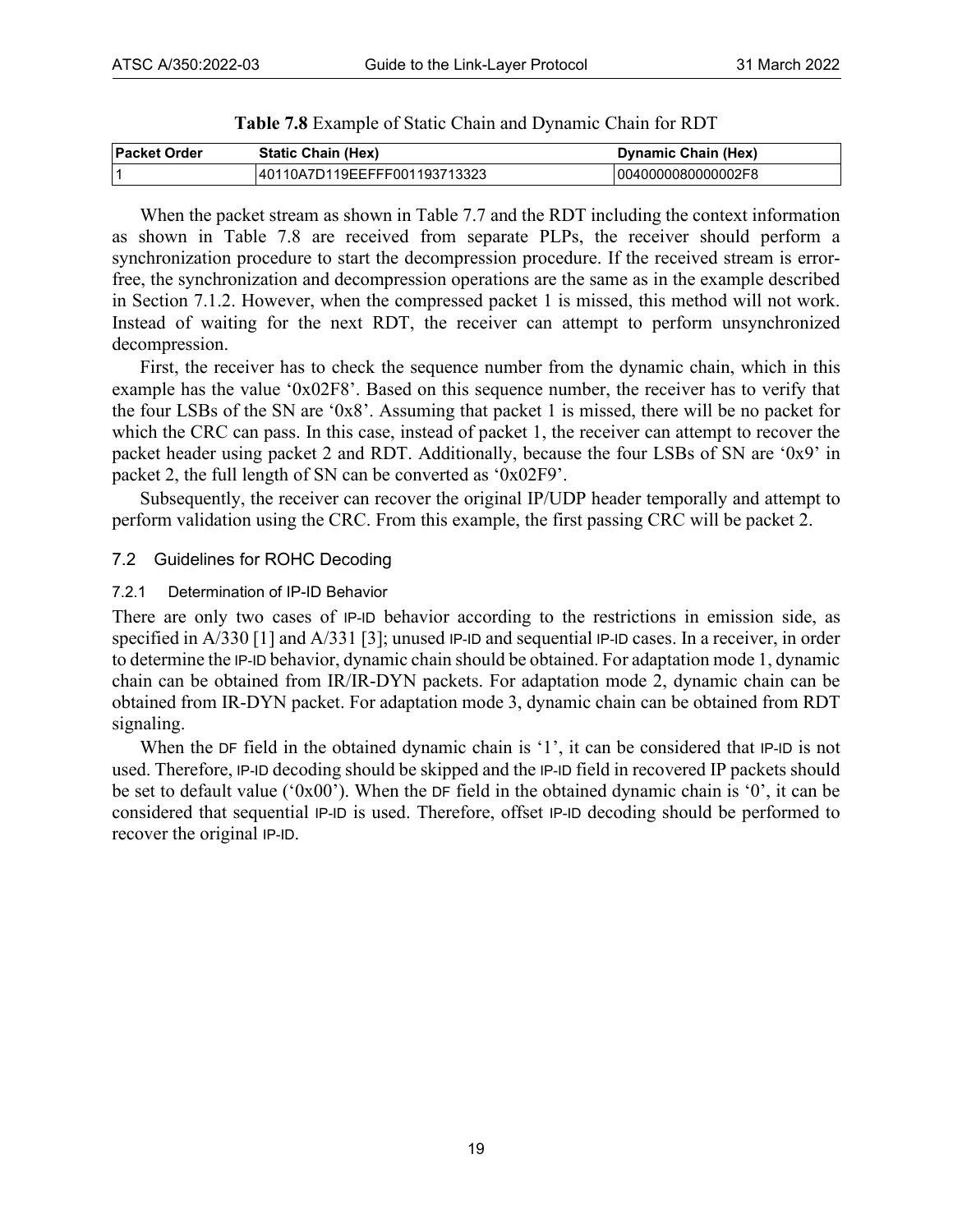## *Annex A*: Interoperability Functional Tests

#### <span id="page-23-1"></span><span id="page-23-0"></span>**A.1 TEST CASES**

[Table A.1.1 p](#page-23-2)rovides essential test cases for interoperability functional tests between emission side and receiver.

[*Note:* The contents of this table may be updated based on the discussion about interoperability tests.]

<span id="page-23-2"></span>

| Test                    |                      | <b>Test configurations</b>                     | <b>IP Header Compression</b><br>Encapsulation |                          |                |                               |             |             |           | <b>Check Point</b>  | Required<br><b>Test</b> |                  |                                                      |                           |  |
|-------------------------|----------------------|------------------------------------------------|-----------------------------------------------|--------------------------|----------------|-------------------------------|-------------|-------------|-----------|---------------------|-------------------------|------------------|------------------------------------------------------|---------------------------|--|
| No.                     | <b>PLP</b>           | <b>ALP input</b>                               | <b>ROHC</b>                                   | IP-ID<br>encoding        | Adapt.<br>Mode | <b>RDT</b>                    | Payload     | SID<br>Mode |           | <b>ALP Header</b>   |                         |                  |                                                      |                           |  |
| 1                       | Single<br>PLP        | IP Stream.<br>Packet length $\leq$ off<br>2047 |                                               | N/A                      | N/A            | N/A                           | IP          | off         | BH        |                     |                         |                  | Packet transmission/reception,<br><b>Base Header</b> |                           |  |
| $\overline{2}$          | Single<br><b>PLP</b> | IP Stream.<br>Packet length $>$ off<br>2047    |                                               | N/A                      | N/A            | N/A                           | IP          | off         |           | BH AH_Single        |                         |                  | Additional Header for Single<br>Packet               | 1                         |  |
| 3                       | Single<br>PLP        | IP Stream                                      | off                                           | N/A                      | N/A            | N/A                           | IP          | off         |           | BH AH Seg.          |                         |                  | Additional Header for<br>Segmentation                | $\mathbf{1}$              |  |
| $\overline{\mathbf{4}}$ | Single<br>PLP        | IP Stream                                      | off                                           | N/A                      | N/A            | N/A                           | IP          | off         |           | BH AH Conc.         |                         |                  | Additional Header for<br>Concatenation               | $\mathbf{1}$              |  |
| 5                       | Single<br>PLP        | IP Stream                                      | off                                           | N/A                      | N/A            | N/A                           | LMT         | off         | BH        |                     | AH Sig.<br>(LMT)        |                  | Additional Header for<br>Signaling,<br>LMT           | $\mathbf{1}$              |  |
| 6                       | <b>PLPs</b>          | Multiple Multiple IP<br>streams                | off                                           | N/A                      | N/A            | N/A                           | LMT<br>IP   | off         | BH        |                     | AH_Sig.<br>(LMT)        |                  | PLP selection with LMT<br>(PLP - addr. & port)       | 1, 5                      |  |
|                         |                      | Multiple IP<br>streams                         |                                               |                          |                |                               |             | LMT         |           |                     |                         | AH Sig.<br>(LMT) |                                                      | Extension header for SID. |  |
| $\overline{7}$          | Single<br><b>PLP</b> |                                                | off                                           | N/A                      | N/A            | N/A                           | IP          | on          | <b>BH</b> | AH_Single           |                         |                  | IP stream selection with LMT                         | 2, 3, 4, 5                |  |
|                         |                      |                                                |                                               |                          |                |                               |             |             |           | AH Seg.             |                         | EH SID           | (SID - addr. & port)                                 |                           |  |
|                         |                      |                                                |                                               |                          |                |                               |             |             |           | AH Conc.            |                         |                  |                                                      |                           |  |
|                         |                      |                                                |                                               |                          |                |                               | LMT         |             |           |                     | AH Sig.<br>(LMT)        |                  | PLP and IP stream selection                          |                           |  |
| 8                       | <b>PLPs</b>          | Multiple Multiple IP<br>streams                | off                                           | N/A                      | N/A            | N/A                           |             | on          |           | BH AH_Single        |                         |                  | with LMT<br>(PLP - SID - addr. & port)               | 6.7                       |  |
|                         |                      |                                                |                                               |                          |                |                               | IP          |             |           | AH Seg.<br>AH Conc. |                         | EH SID           |                                                      |                           |  |
|                         |                      | Single IP                                      |                                               |                          |                |                               | LMT         |             |           |                     | AH Sig.<br>(LMT)        |                  |                                                      |                           |  |
| 9                       | Single<br>PLP        | stream<br>with $IP$ -ID =                      | on                                            | No<br>Encoding           | Mode 1         | <b>Discrete</b><br><b>RDT</b> | <b>RDT</b>  | off         | BH        |                     | AH Sig.<br>(RDT)        |                  | Simple ROHC operation,<br>Discrete RDT               | 1, 5                      |  |
|                         |                      | 0x00                                           |                                               |                          |                |                               | Comp.<br>IP |             |           |                     |                         |                  |                                                      |                           |  |
|                         |                      | Single IP                                      |                                               |                          |                |                               | LMT         |             |           |                     | AH Sig.<br>(LMT)        |                  |                                                      |                           |  |
| 10                      | Single<br>PLP        | stream<br>with $IP$ -ID =                      | on                                            | No<br>Encoding           | Mode 2         | <b>Discrete</b><br><b>RDT</b> | <b>RDT</b>  | off         | BH        |                     | AH Sig.<br>(RDT)        |                  | Adaptation Mode 2 with<br>Discrete RDT               | 9                         |  |
|                         |                      | 0x00                                           |                                               |                          |                |                               | Comp.<br>IP |             |           |                     |                         |                  |                                                      |                           |  |
|                         |                      | Single IP                                      |                                               |                          |                |                               | LMT         |             |           |                     | AH Sig.<br>(LMT)        |                  |                                                      |                           |  |
| 11                      | Single<br>PLP        | stream<br>with $IP$ -ID =                      | on                                            | No<br>Encoding           | Mode 3         | Discrete<br><b>RDT</b>        | <b>RDT</b>  | off         | BH        |                     | AH Sig.<br>(RDT)        |                  | Adaptation Mode 3 with<br>Discrete RDT               | 10                        |  |
|                         |                      | 0x00                                           |                                               |                          |                |                               | Comp.<br>IP |             |           |                     |                         |                  |                                                      |                           |  |
| 12                      | Single<br><b>PLP</b> | Single IP<br>stream                            | on                                            | Offset IP-ID<br>Encoding | Mode 1         | <b>Discrete</b><br><b>RDT</b> | LMT         | off         | <b>BH</b> |                     | AH Sig.<br>(LMT)        |                  |                                                      | 9                         |  |

**Table A.1.1** List of Interoperability Functional Tests